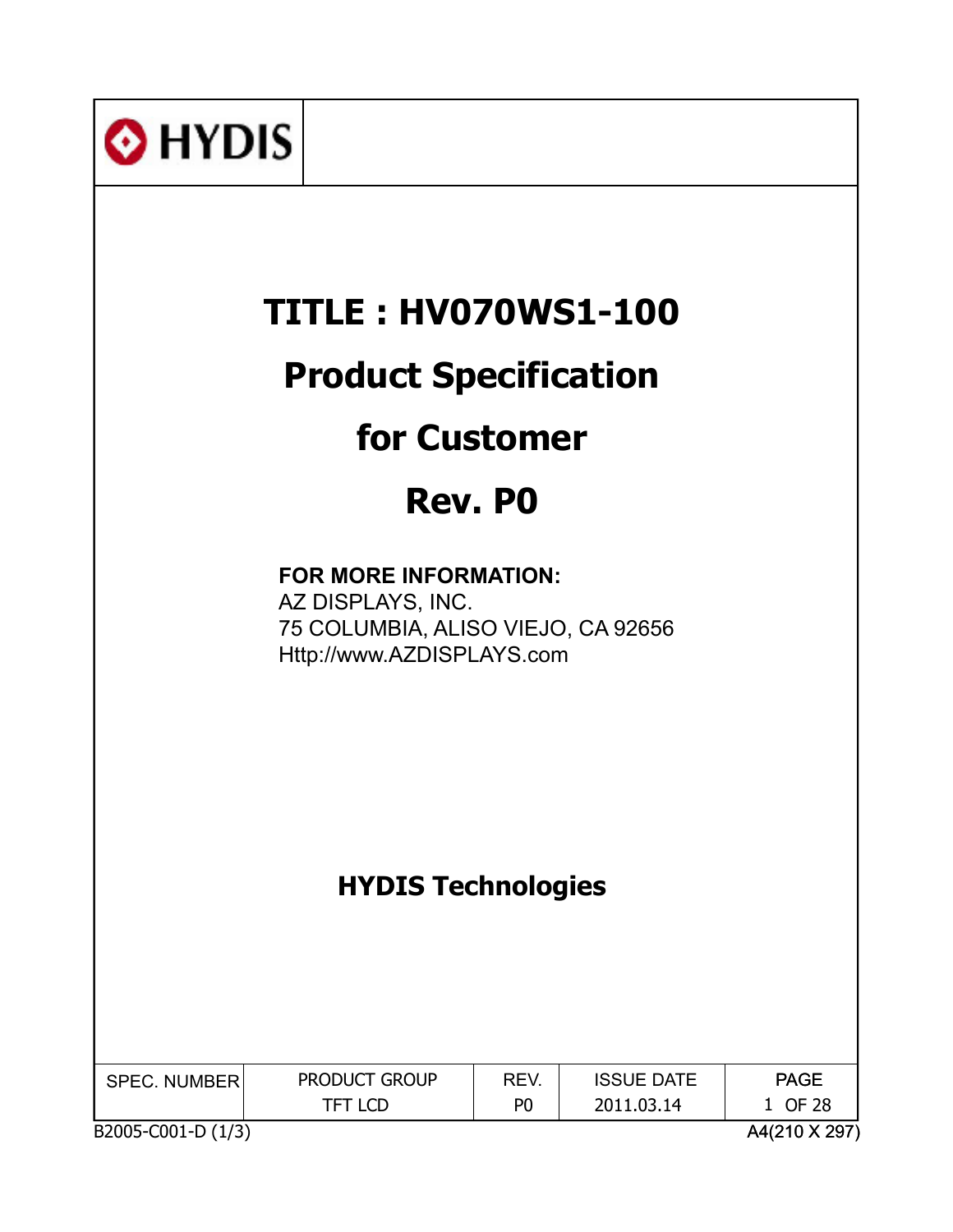| O HYDIS     |                                     |                   | PRODUCT GROUP                                   | <b>REV</b>     | <b>ISSUE DATE</b>        |  |  |
|-------------|-------------------------------------|-------------------|-------------------------------------------------|----------------|--------------------------|--|--|
|             |                                     |                   | TFT LCD PRODUCT                                 | P <sub>0</sub> | 2011.03.14               |  |  |
|             | <b>REVISION HISTORY</b>             |                   |                                                 |                |                          |  |  |
| REV.        | ECN NO.                             |                   | <b>DESCRIPTION OF CHANGES</b>                   | <b>DATE</b>    | <b>PREPARED</b>          |  |  |
| $\mathbf 0$ | $\blacksquare$                      |                   | -Initial Release                                | 11.03.14       | $\overline{\phantom{a}}$ |  |  |
|             |                                     |                   |                                                 |                |                          |  |  |
|             |                                     |                   |                                                 |                |                          |  |  |
|             |                                     |                   |                                                 |                |                          |  |  |
|             |                                     |                   |                                                 |                |                          |  |  |
|             |                                     |                   |                                                 |                |                          |  |  |
|             |                                     |                   |                                                 |                |                          |  |  |
|             |                                     |                   |                                                 |                |                          |  |  |
|             |                                     |                   |                                                 |                |                          |  |  |
|             |                                     |                   |                                                 |                |                          |  |  |
|             |                                     |                   |                                                 |                |                          |  |  |
|             |                                     |                   |                                                 |                |                          |  |  |
|             |                                     |                   |                                                 |                |                          |  |  |
|             |                                     |                   |                                                 |                |                          |  |  |
|             | SPEC. NUMBER                        | <b>SPEC TITLE</b> | HV070WS1-100 Product Specification for Customer |                | <b>PAGE</b><br>2 OF 28   |  |  |
|             | B2005-C001-D (2/3)<br>A4(210 X 297) |                   |                                                 |                |                          |  |  |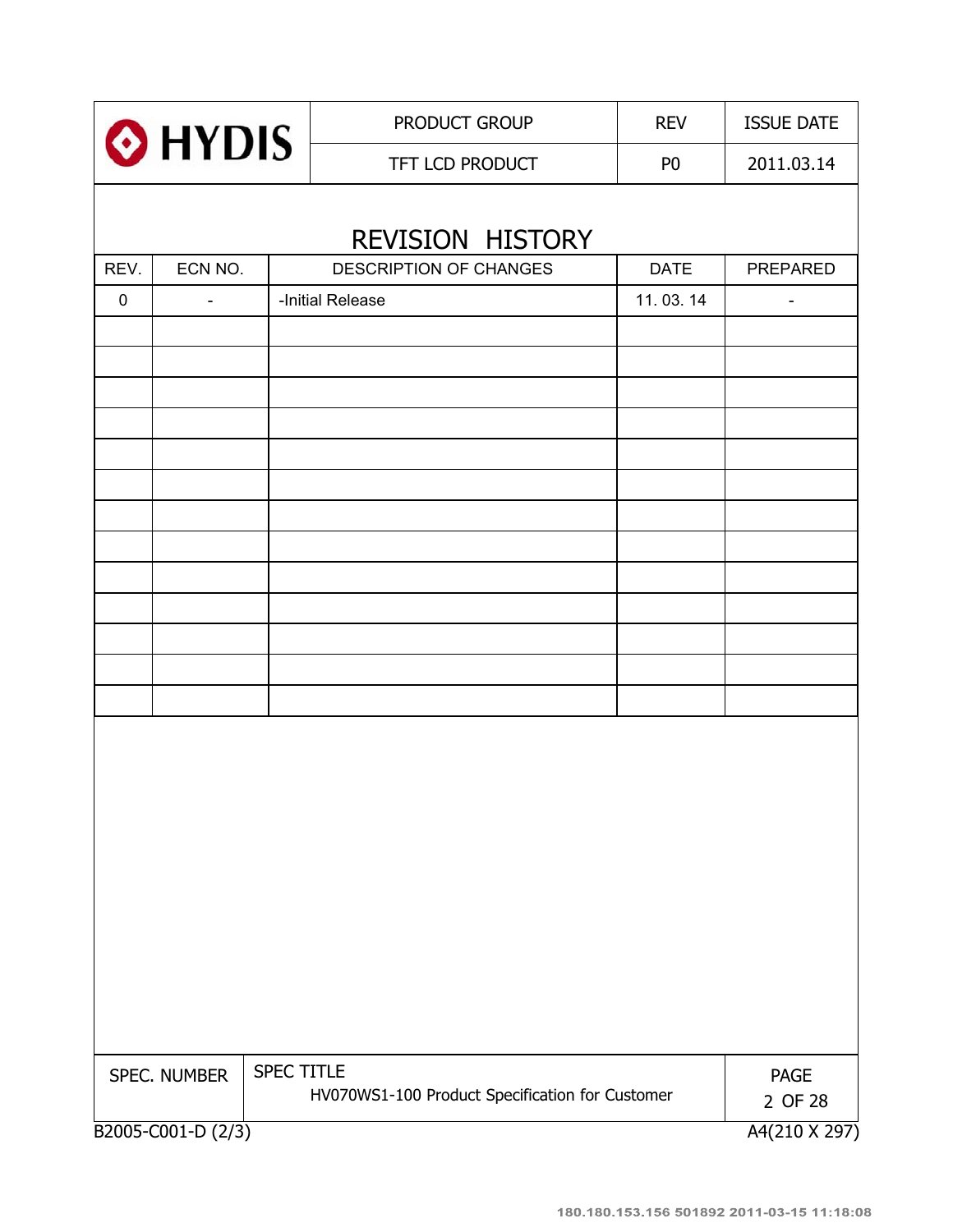|                | <b>PRODUCT GROUP</b>   | <b>REV</b> | <b>ISSUE DATE</b> |  |
|----------------|------------------------|------------|-------------------|--|
| <b>O</b> HYDIS | <b>TFT LCD PRODUCT</b> | P0         | 2011.03.14        |  |
|                |                        |            |                   |  |

# **Contents**

| <b>No</b> | Item                                                       | Page           |
|-----------|------------------------------------------------------------|----------------|
| 1.0       | <b>General Description</b>                                 | 4              |
| 2.0       | Absolute Maximum Ratings                                   | 6              |
| 3.0       | <b>Electrical Specifications</b>                           | $\overline{7}$ |
| 4.0       | <b>Optical Specifications</b>                              | 9              |
| 5.0       | <b>Interface Connections</b>                               | 14             |
| 6.0       | <b>Signal Timing Specifications</b>                        | 17             |
| 7.0       | <b>Signal Timing Waveforms</b>                             | 17             |
| 8.0       | Input Signals, Basic Display Colors & Gray Scale of Colors | 19             |
| 9.0       | <b>Power Sequence</b>                                      | 20             |
| 10.0      | <b>Mechanical Characteristics</b>                          | 21             |
| 11.0      | <b>Mechanical Drawing</b>                                  | 22             |
| 12.0      | <b>Reliability Test</b>                                    | 24             |
| 13.0      | <b>Handling &amp; Cautions</b>                             | 24             |
| 14.0      | Labels                                                     | 26             |
| 15.0      | Packing Information                                        | 28             |

| <b>SPEC. NUMBER</b> | <b>SPEC TITLE</b><br>HV070WS1-100 Product Specification for Customer | PAGE<br>3 OF 28 |
|---------------------|----------------------------------------------------------------------|-----------------|
| B2005-C001-D (3/3)  |                                                                      | A4(210 X 297)   |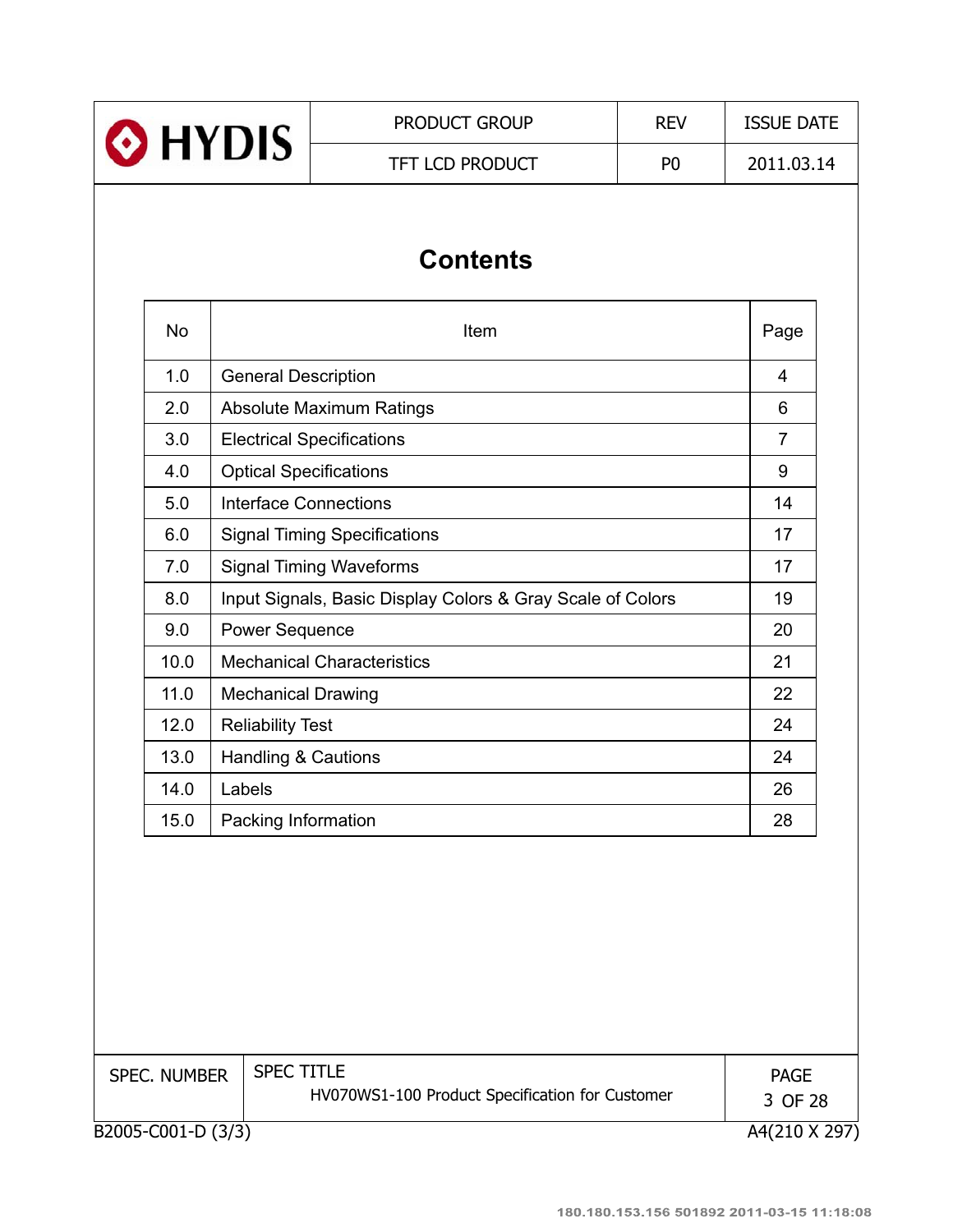| HYDIS <sup>®</sup> | <b>PRODUCT GROUP</b>   | <b>REV</b> | <b>ISSUE DATE</b> |
|--------------------|------------------------|------------|-------------------|
|                    | <b>TFT LCD PRODUCT</b> | РC         | 2011.03.14        |

# **1.0 GENERAL DESCRIPTION**

### **1.1 Introduction**

HV070WS1-100 is a color active matrix TFT LCD module using amorphous silicon TFT's (Thin Film Transistors) as an active switching devices. This module has a 7.01 inch diagonally measured active area with WSVGA resolutions (1024 horizontal by 600 vertical pixel array). Each pixel is divided into RED, GREEN, BLUE dots which are arranged in vertical Stripe and this module can display 16.7M colors. The TFT-LCD panel used for this module is a low reflection and higher color type.

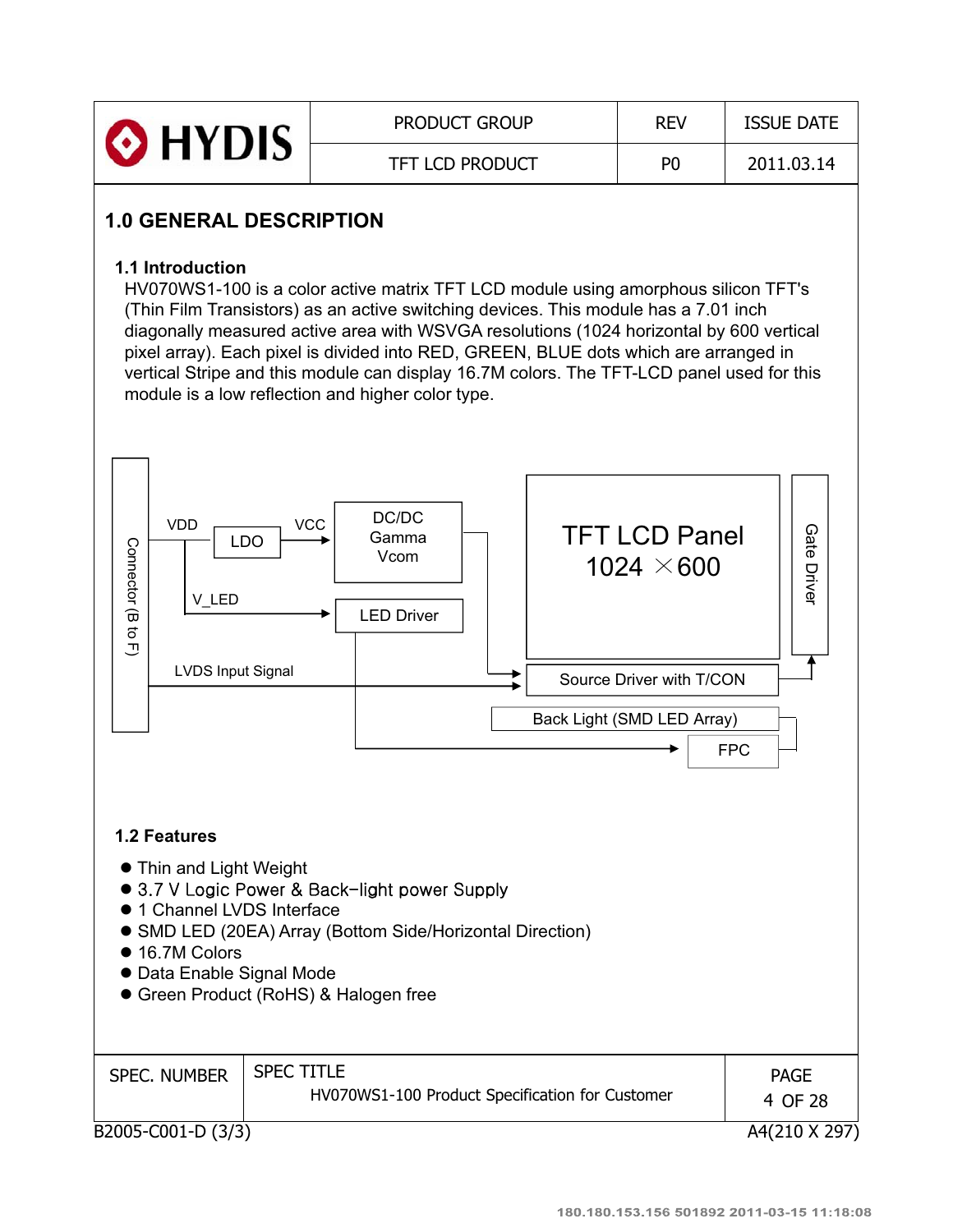| <b>O</b> HYDIS | <b>PRODUCT GROUP</b>   | <b>REV</b>     | <b>ISSUE DATE</b> |
|----------------|------------------------|----------------|-------------------|
|                | <b>TFT LCD PRODUCT</b> | P <sub>0</sub> | 2011.03.14        |

### **1.3 Application**

**• Tablet & Application Mini-PC ( Wide type )** 

### **1.4 General Specifications**

| <b>Parameter</b>  | <b>Specification</b>                                        | Unit   | <b>Remark</b>   |
|-------------------|-------------------------------------------------------------|--------|-----------------|
| Active area       | 153.6(H) $\times$ 90.0(V)                                   | mm     |                 |
| Number of pixels  | 1024(H) $\times$ 600(V)                                     | pixels |                 |
| Pixel pitch       | $0.15(H) \times 0.15(V)$                                    | mm     |                 |
| Pixel arrangement | <b>RGB Vertical Stripe</b>                                  |        |                 |
| Display colors    | 16.7M                                                       | colors |                 |
| Display mode      | <b>Normally Black</b>                                       |        |                 |
| Outline dimension | 164.05±0.2(H) $\times$ 99.96±0.15(V) $\times$ 2.35 ±0.15(D) | mm     | Note 1<br>(CTF) |
| Back-light        | Bottom edge side, 20-LEDs type                              |        |                 |

### **<** Table 1. General Specifications >

Note 1 : at without component

| <b>SPEC. NUMBER</b> | <b>SPEC TITLE</b><br>HV070WS1-100 Product Specification for Customer | <b>PAGE</b><br>5 OF 28 |
|---------------------|----------------------------------------------------------------------|------------------------|
| B2005-C001-D (3/3)  |                                                                      | A4(210 X 297)          |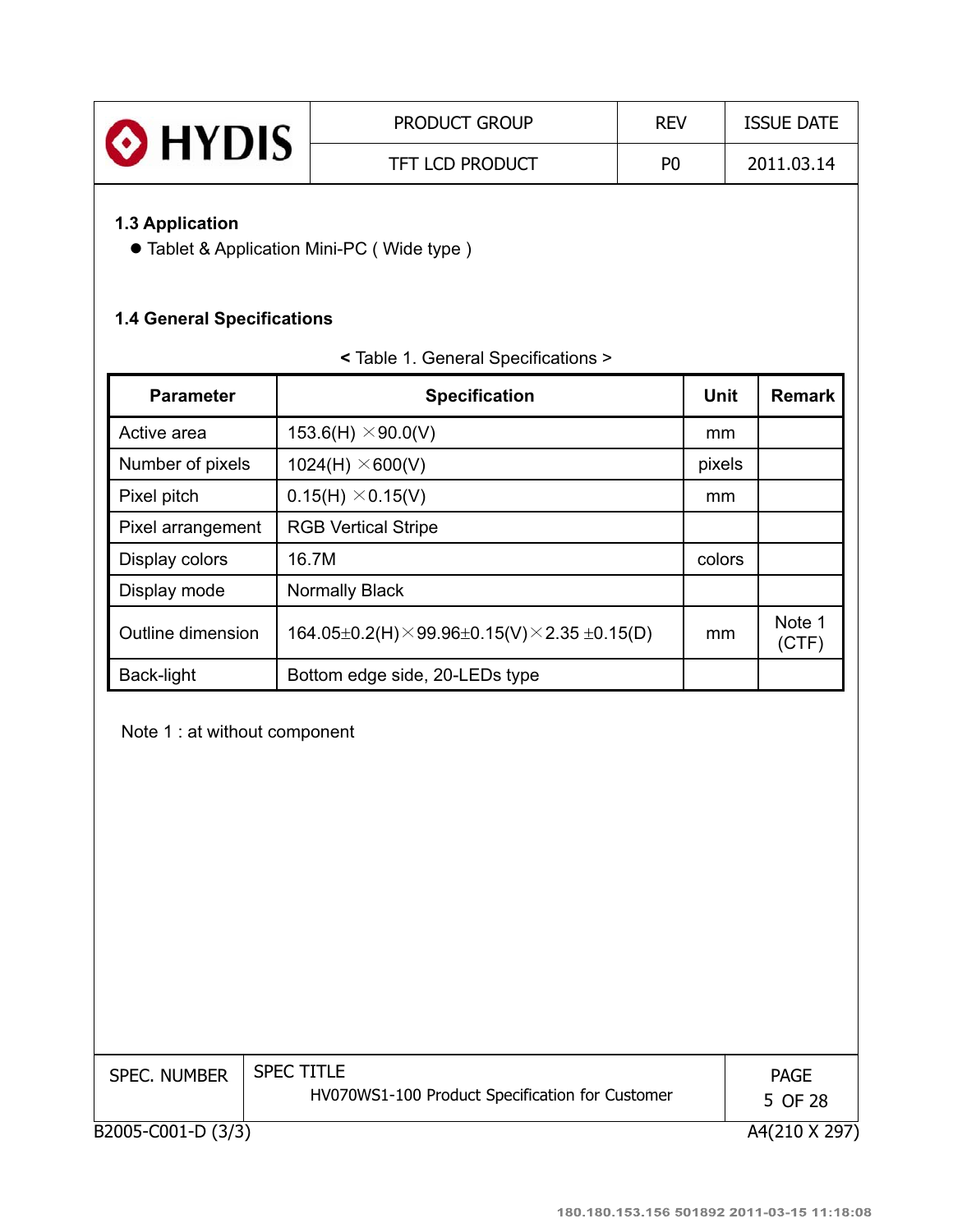| <b>O</b> HYDIS<br><b>TFT LCD PRODUCT</b><br>P <sub>0</sub> | 2011.03.14 |
|------------------------------------------------------------|------------|

### **2.0 ABSOLUTE MAXIMUM RATINGS**

The followings are maximum values which, if exceed, may cause faulty operation or damage to the unit.

| < Table 2. Absolute Maximum Ratings > |  |  |  |
|---------------------------------------|--|--|--|
|---------------------------------------|--|--|--|

Ta= $25+/2^{\circ}C$ 

| <b>Parameter</b>                       | Symbol                     | Min.   | Max.          | Unit | <b>Remarks</b> |
|----------------------------------------|----------------------------|--------|---------------|------|----------------|
| Logic Power Supply Voltage             | $\rm V_{DD}$               | $-0.3$ | 4.0           | ٧    |                |
| Logic Power Supply Voltage             | $V_{IN}$                   | $-0.3$ | $V_{DD}$ +0.3 | V    |                |
| <b>Back-light Power Supply Voltage</b> | $HV_{DD}$                  | $-0.3$ | 40            | ٧    |                |
| <b>Back-light LED Current</b>          | <sup>I</sup> LED           |        | 30            | mA   | Note 1         |
| Back-light LED Reverse Voltage         | $V_R$                      |        | 5             | V    |                |
| <b>Operating Temperature</b>           | $\mathsf{T}_{\mathsf{OP}}$ | $-20$  | $+60$         | ົໂ   | Note 1,        |
| Storage Temperature                    | <b>SP</b>                  | $-30$  | $+70$         | ົໂ   | Note 2         |

Note 1. Ambient temperature vs allowable forward current are shown in the figure below.



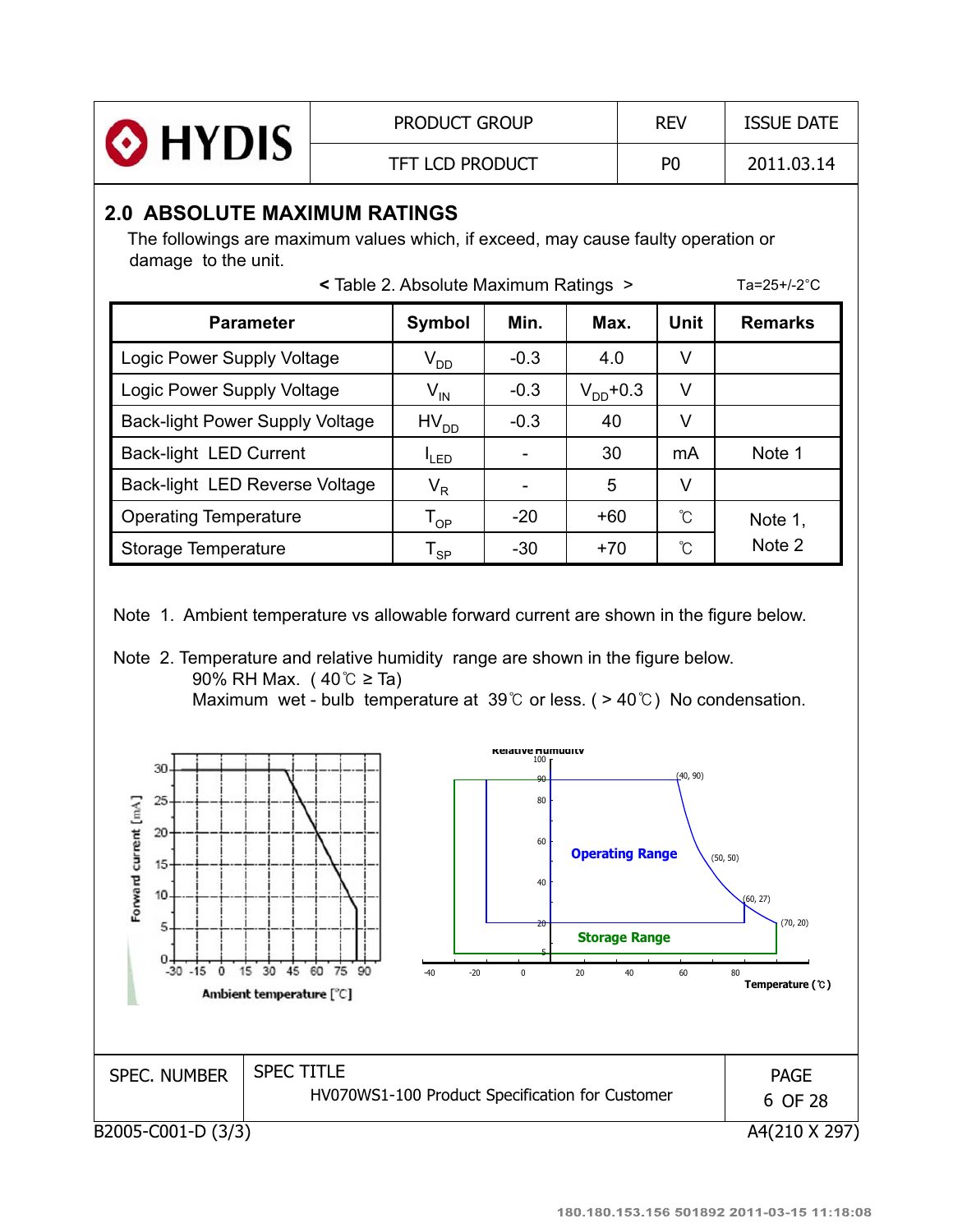|                                                                              |                              | <b>PRODUCT GROUP</b>                   |                          |                          |                          | <b>REV</b>     | <b>ISSUE DATE</b>                                        |
|------------------------------------------------------------------------------|------------------------------|----------------------------------------|--------------------------|--------------------------|--------------------------|----------------|----------------------------------------------------------|
| O HYDIS                                                                      |                              |                                        | <b>TFT LCD PRODUCT</b>   |                          |                          | P <sub>0</sub> | 2011.03.14                                               |
| <b>3.0 ELECTRICAL SPECIFICATIONS</b><br><b>3.1 Electrical Specifications</b> |                              |                                        |                          |                          |                          |                |                                                          |
|                                                                              |                              | < Table 3. Electrical Specifications > |                          |                          |                          |                |                                                          |
| <b>Parameter</b>                                                             |                              |                                        | Min.                     | Typ.                     | Max.                     | <b>Unit</b>    | <b>Remarks</b>                                           |
| Logic Power Supply Voltage                                                   |                              | $V_{D\underline{D}}$                   | 3.2                      | 3.7                      | 4.2                      | $\vee$         | Note 1                                                   |
| Logic Power Supply Current                                                   |                              | $I_{DD}$                               | $\overline{a}$           | 210                      | $\overline{a}$           | mA             | Note 1                                                   |
| Logic Sleep Current                                                          |                              | l <sub>dd</sub>                        | $\overline{\phantom{0}}$ | $\overline{\phantom{0}}$ | 10 <sup>1</sup>          | uA             |                                                          |
| Back-light Power Supply Voltage                                              |                              | $HV_{DD}$                              | 3.2                      | 3.7                      | 4.2                      | $\vee$         | Note 2                                                   |
| <b>Back-light Power Supply Current</b>                                       |                              | <b>I</b> <sub>HVDD</sub>               |                          | 420                      | $\overline{a}$           | mA             | Note 2, 3                                                |
| <b>Back-light Power Consumption</b>                                          |                              | $P_{BL}$                               | $\overline{\phantom{0}}$ | 1.55                     | $\overline{\phantom{0}}$ | W              | Note 2, 3                                                |
| <b>LED Driver's Efficiency</b>                                               |                              | n                                      |                          | 80                       | $\overline{a}$           | $\%$           | Note 2, 3                                                |
| <b>Back-light PWM Frequency</b>                                              |                              | $F_{\rm PWM}$                          | $\overline{\phantom{0}}$ | 30                       | $\overline{\phantom{0}}$ | KHz            |                                                          |
| High Level PWM Signal Voltage                                                |                              | $V_{\rm{FWMH}}$                        |                          | 2.8                      |                          | $\vee$         |                                                          |
| Low Level PWM Signal Voltage                                                 |                              | $V_{\rm PWML}$                         |                          | 0                        | 0.6                      | $\vee$         |                                                          |
| High Level Differential Input Signal                                         |                              | $V_{\text{IH}}$                        |                          |                          | $+100$                   | mV             | $Vcm = 1.2V$                                             |
| Low Level Differential Input Signal                                          |                              | $V_{IL}$                               | $-100$                   | $\overline{a}$           | $\blacksquare$           | mV             |                                                          |
| Back-light LED Voltage /                                                     | Back-light LED Total Voltage |                                        |                          | 3.1<br>/15.5             | 3.4/<br>17.0             | $\vee$         | Note 4                                                   |
| Back-light LED Current /<br>Back-light LED Total Current                     |                              | $I_{LED}$<br>$\Lambda_{BL}$            |                          | 20<br>/80.0              | $\overline{\phantom{0}}$ | mA             | Note 4                                                   |
| LED Bright control signal                                                    |                              |                                        |                          |                          | 5                        | V              |                                                          |
| Panel unit life time                                                         |                              |                                        | 50,000                   | $\overline{a}$           | $\overline{a}$           | <b>Hrs</b>     | Without BL, PCB                                          |
|                                                                              |                              | $P_{D}$                                |                          | 0.77                     | 0.89                     | W              | Note 1                                                   |
| <b>Power Consumption</b>                                                     |                              | $\mathsf{P}_{\mathsf{LED}}$            |                          | 1.24                     | 1.34                     | W              | <b>At LED Current</b><br>20 <sub>m</sub> A<br>Note $2,3$ |
|                                                                              |                              | $P_{\underline{\text{total}}}$         |                          | 2.01                     | 2.23                     | W              | Note 1,2,3                                               |

Notes : 1. The supply voltage is measured and specified at the interface connector of LCM. The current draw and power consumption specified is for 3.7V at  $25^{\circ}$ C.

a) Typ : Color bar pattern / b) Max : White pattern

2. The power supply voltage and current is measured and specified at the interface connector of LCM including LED Driver.

3. Reference value, which is measured without LED Driver Efficiency for 3.7V.

4. Reference value, which is measured without LED Driver.

5. Calculated value for reference ( $V_{LED} \times I_{LED} \times \#$  of LEDs (20EA) ).

| <b>SPEC. NUMBER</b> | <b>SPEC TITLE</b><br>HV070WS1-100 Product Specification for Customer | <b>PAGE</b><br>7 OF 28 |
|---------------------|----------------------------------------------------------------------|------------------------|
|                     |                                                                      |                        |
| B2005-C001-D (3/3)  |                                                                      | A4(210 X 297)          |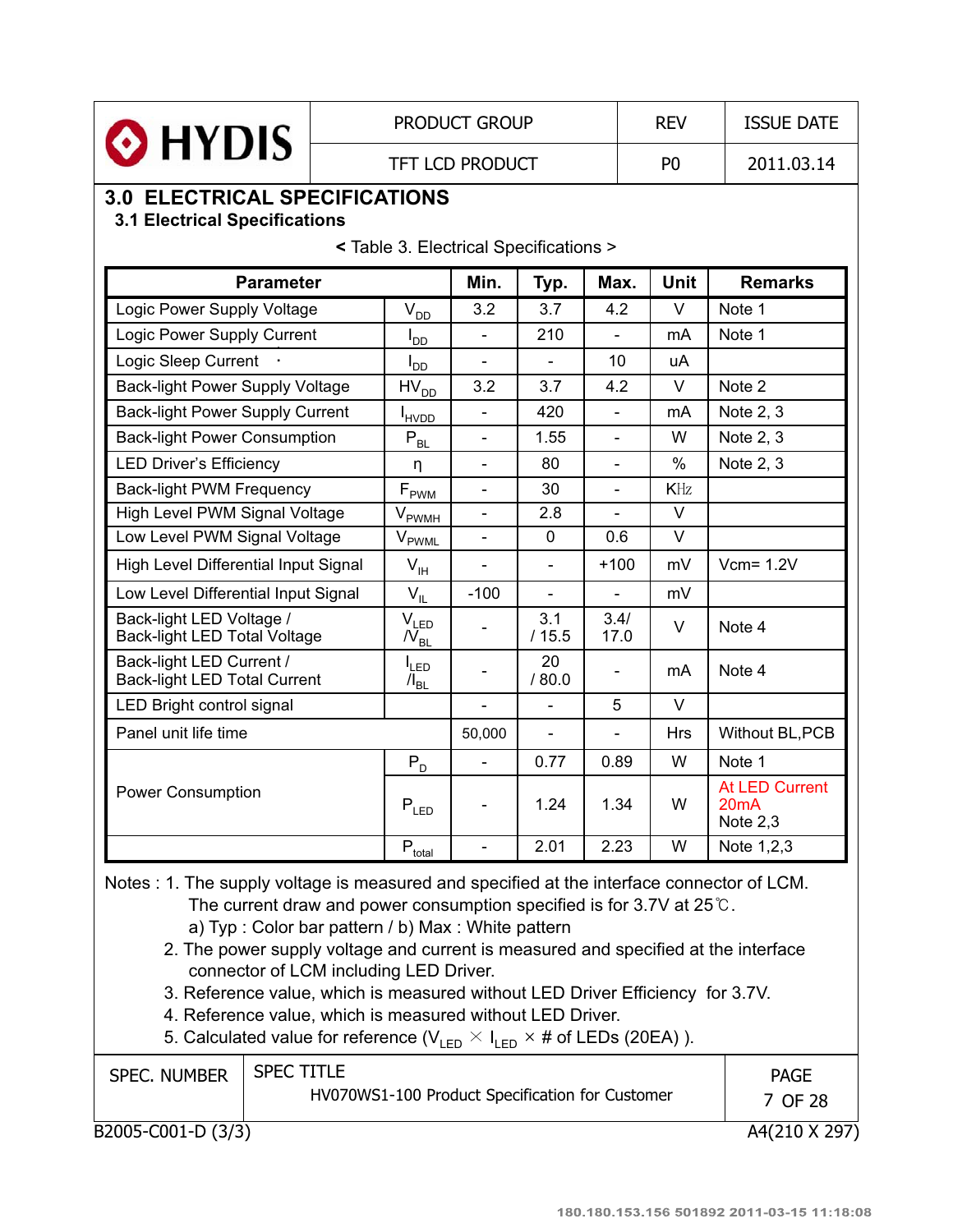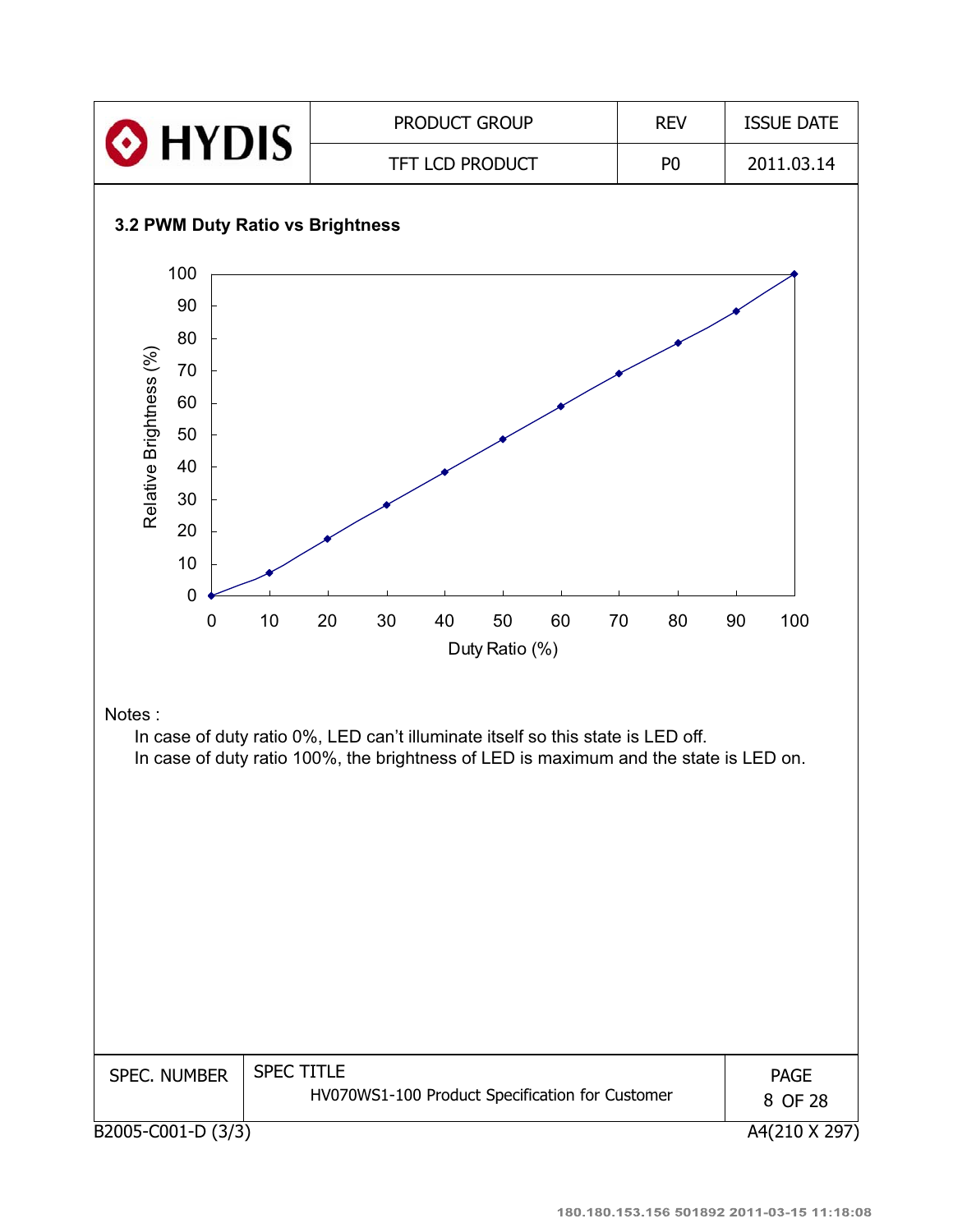| O HYDIS | <b>PRODUCT GROUP</b>   | <b>REV</b>     | <b>ISSUE DATE</b> |
|---------|------------------------|----------------|-------------------|
|         | <b>TFT LCD PRODUCT</b> | P <sub>0</sub> | 2011.03.14        |

# **4.0 OPTICAL SPECIFICATIONS**

### **4.1 Overview**

The test of optical specifications shall be measured in a dark room (ambient luminance  $\leq 1$ lux and temperature =  $25\pm2^{\circ}$  with the equipment of Luminance meter system (Goniometer system and TOPCON BM-5A) and test unit shall be located at an approximate distance 50cm from the LCD surface at a viewing angle of  $\theta$  and  $\Phi$  equal to 0°. We refer to  $\theta_{\alpha=0}$ (= $\theta$ 3) as the 3 o'clock direction (the "right"),  $\theta_{\emptyset=90}$  (=  $\theta$ 12) as the 12 o'clock direction ("upward"),  $\theta_{\emptyset=180}$  (=  $\theta$ 9) as the 9 o'clock direction ("left") and  $\theta_{\emptyset=270}$ (=  $\theta$ 6) as the 6 o'clock direction ("bottom"). While scanning  $\theta$  and/or  $\varnothing$ , the center of the measuring spot on the Display surface shall stay fixed. The backlight should be operating for 30 minutes prior to measurement.  $V_{DD}$  shall be 3.3+/- 0.3V at 25°C. Optimum viewing angle direction is 6o'clock.

### **4.2 Optical Specifications**

<Table 4. Optical Specifications>

|                                  | <b>Parameter</b>  |                            | <b>Condition</b>                                | Min.                     | Typ.                     | Max.                     | Unit              | <b>Remarks</b>    |
|----------------------------------|-------------------|----------------------------|-------------------------------------------------|--------------------------|--------------------------|--------------------------|-------------------|-------------------|
|                                  | Horizontal        | $\Theta_3$                 |                                                 | 80                       | 89                       | $\overline{\phantom{a}}$ | Deg.              |                   |
| <b>Viewing Angle</b>             |                   | $\Theta_{\underline{9}}$   | CR > 10                                         | 80                       | 89                       | $\overline{\phantom{0}}$ | Deg.              | Note 1            |
| range                            | Vertical          | $\Theta_{12}$              |                                                 | 80                       | 89                       | $\frac{1}{2}$            | Deg.              |                   |
|                                  |                   | $\Theta_6$                 |                                                 | 80                       | 89                       | $\overline{\phantom{0}}$ | Deg.              |                   |
| Luminance Contrast ratio         |                   | <b>CR</b>                  | $\Theta = 0^\circ$                              | 600                      | 800                      | $\overline{\phantom{a}}$ |                   | Note 2            |
| Luminance of<br>White            | 1 Points          | $Y_w$                      |                                                 | 350                      | 400<br>(CTF)             | $\overline{\phantom{a}}$ | cd/m <sup>2</sup> | At LED<br>current |
| White<br>Luminance<br>uniformity | 9 Points          | $\Delta Y9$                | $\Theta = 0^{\circ}$                            | 80                       | 85                       |                          | $\%$              | 16.5mA<br>Note 4  |
| <b>White Balance</b>             |                   | K                          | $\Theta = 0^{\circ}$                            |                          | 9500~7000 / uv 0~0.02    |                          |                   |                   |
| <b>White Chromaticity</b>        |                   | $W_{x}$                    | $\Theta = 0^\circ$                              | 0.271                    | 0.291                    | 0.306                    |                   |                   |
|                                  |                   | $W_{y}$                    |                                                 | 0.293                    | 0.320                    | 0.350                    |                   |                   |
|                                  | Red               | $R_{x}$                    |                                                 | 0.571                    | 0.601                    | 0.631                    |                   |                   |
|                                  |                   | $R_{y}$                    |                                                 | 0.335                    | 0.365                    | 0.395                    |                   | Note 3            |
| Reproduction                     |                   | $G_{x}$                    |                                                 | 0.294                    | 0.324                    | 0.354                    |                   |                   |
| of color                         | Green             | $G_{v}$                    | $\Theta = 0^\circ$                              | 0.556                    | 0.586                    | 0.616                    |                   |                   |
|                                  |                   | $B_{x}$                    |                                                 | 0.126                    | 0.156                    | 0.186                    |                   |                   |
|                                  | <b>Blue</b>       |                            |                                                 | 0.123                    | 0.153                    | 0.183                    |                   |                   |
| Response<br>Time                 |                   | Total<br>$(T_{r} + T_{d})$ | Ta= $25^\circ$ C<br>$\Theta = 0^{\circ}$        |                          | 30                       | 45                       | ms                | Note 6            |
| <b>Cross Talk</b>                |                   | <b>CT</b>                  | $\Theta = 0^{\circ}$                            | $\overline{\phantom{a}}$ | $\overline{\phantom{a}}$ | 2.0                      | $\%$              | Note 7            |
|                                  |                   |                            |                                                 |                          |                          |                          |                   |                   |
| <b>SPEC. NUMBER</b>              | <b>SPEC TITLE</b> |                            |                                                 |                          |                          |                          |                   | <b>PAGE</b>       |
|                                  |                   |                            | HV070WS1-100 Product Specification for Customer |                          |                          |                          |                   | 9 OF 28           |
| B2005-C001-D (3/3)               |                   |                            |                                                 |                          |                          |                          |                   | A4(210 X 297)     |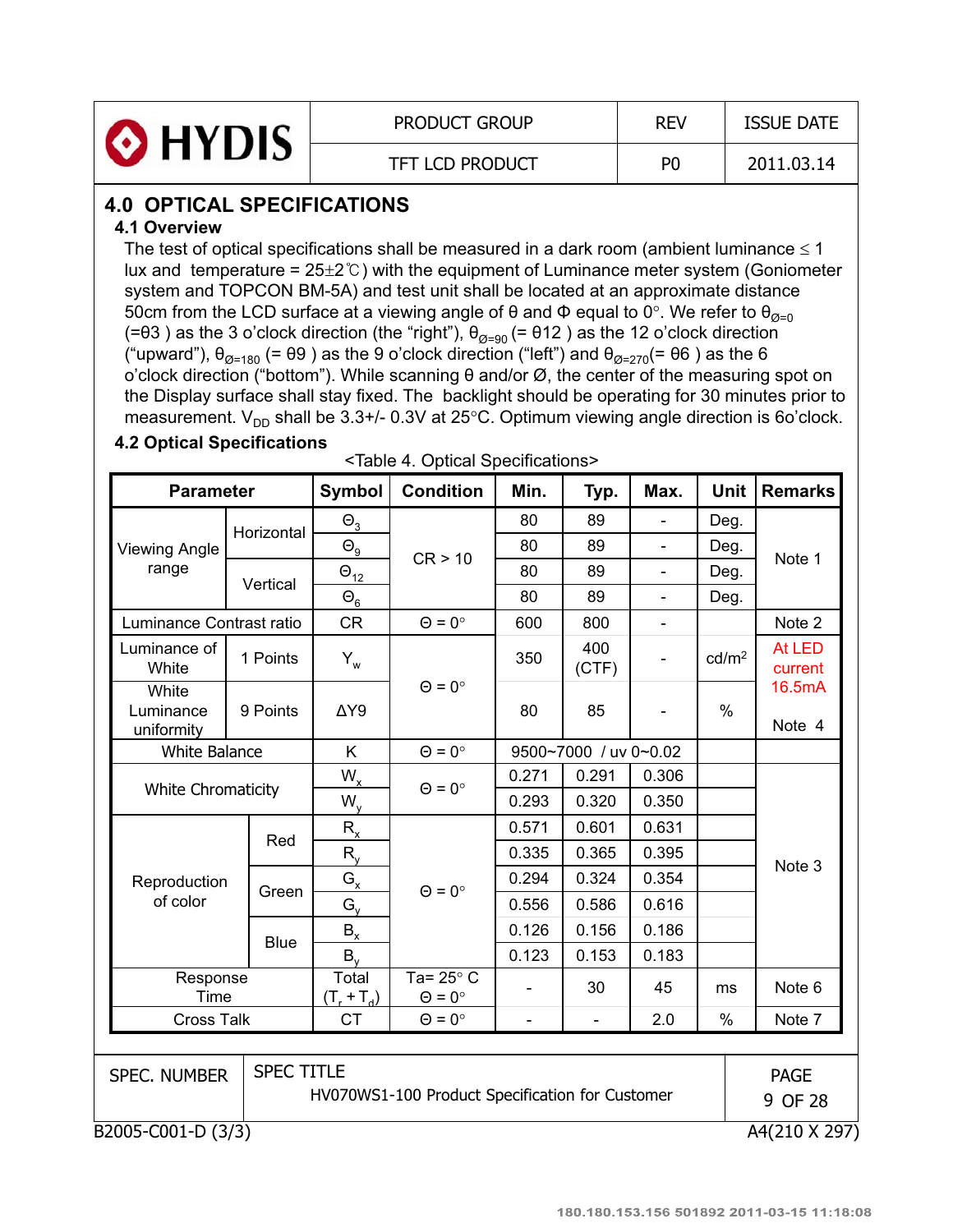| <b>O</b> HYDIS | <b>PRODUCT GROUP</b>   | <b>REV</b>     | <b>ISSUE DATE</b> |
|----------------|------------------------|----------------|-------------------|
|                | <b>TFT LCD PRODUCT</b> | P <sub>0</sub> | 2011.03.14        |

#### Notes :

1. Viewing angle is the angle at which the contrast ratio is greater than 10. The viewing angles are determined for the horizontal or 3, 9 o'clock direction and the vertical or 6, 12 o'clock direction with respect to the optical axis which is normal to the LCD surface (see Figure1).

2. Contrast measurements shall be made at viewing angle of  $\Theta$ = 0 and at the center of the LCD surface. Luminance shall be measured with all pixels in the view field set first to white, then to the dark (black) state (see Figure1). Luminance Contrast Ratio (CR) is defined mathematically as CR = Luminance when displaying a white raster / Luminance when displaying a black raster.

3. Reference only / Standard Front Surface Treatment Measured with green cover glass. The color chromaticity coordinates specified in Table 4 shall be calculated from the spectral data measured with all pixels first in red, green, blue and white. Measurements shall be made at the center of the panel.

| <b>SPEC. NUMBER</b> | <b>SPEC TITLE</b><br>HV070WS1-100 Product Specification for Customer | <b>PAGE</b><br>10 OF 28 |
|---------------------|----------------------------------------------------------------------|-------------------------|
| B2005-C001-D (3/3)  |                                                                      | A4(210 X 297)           |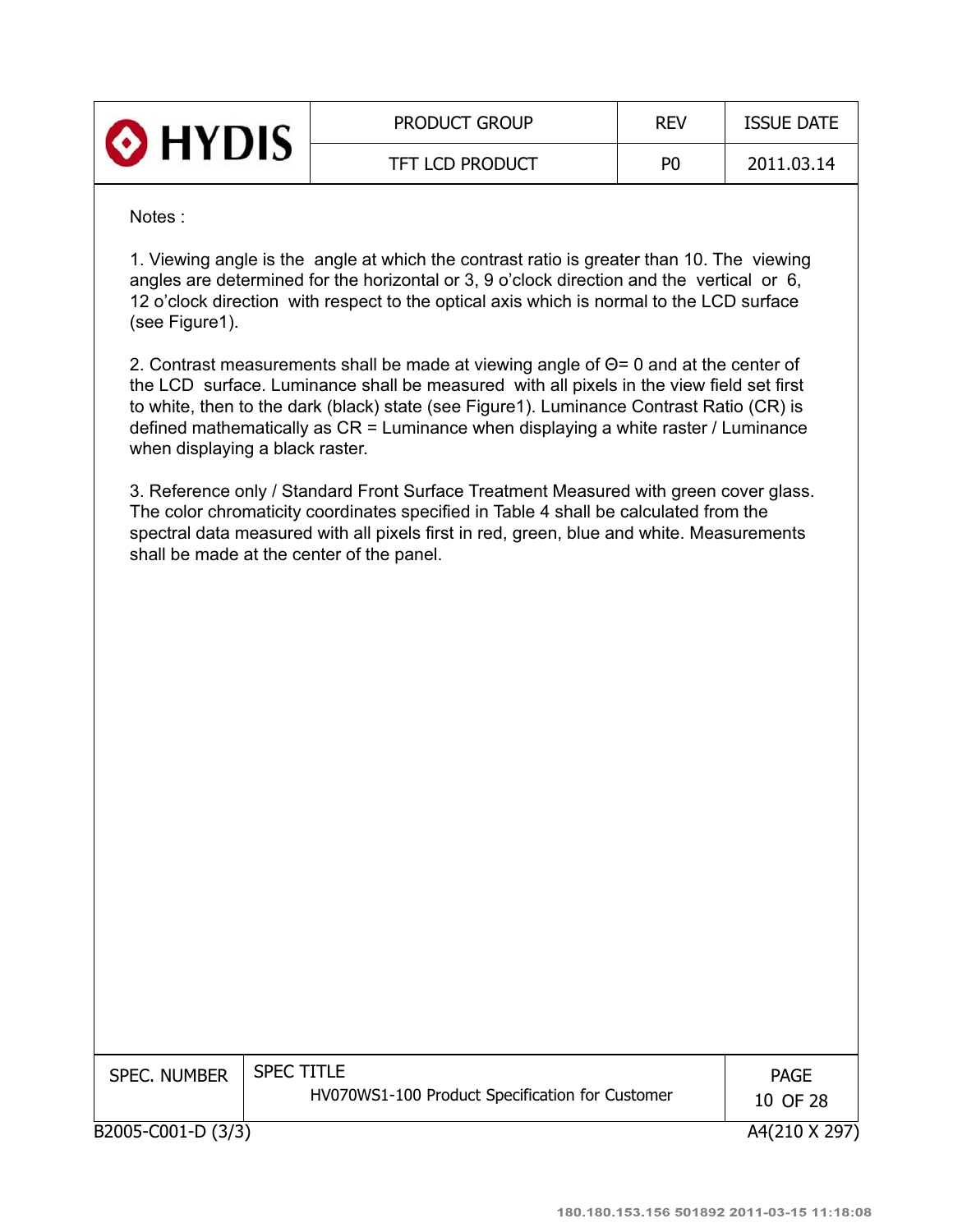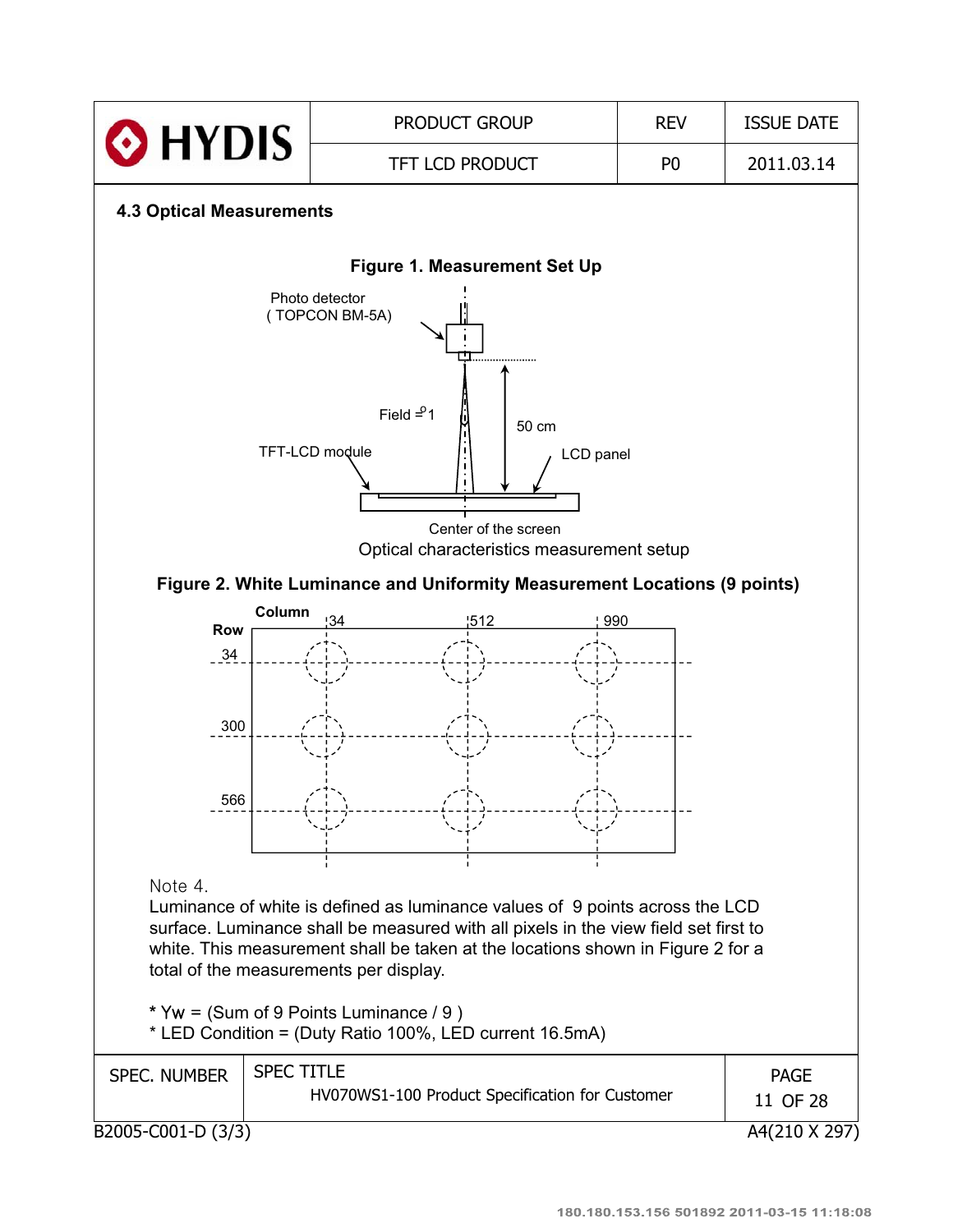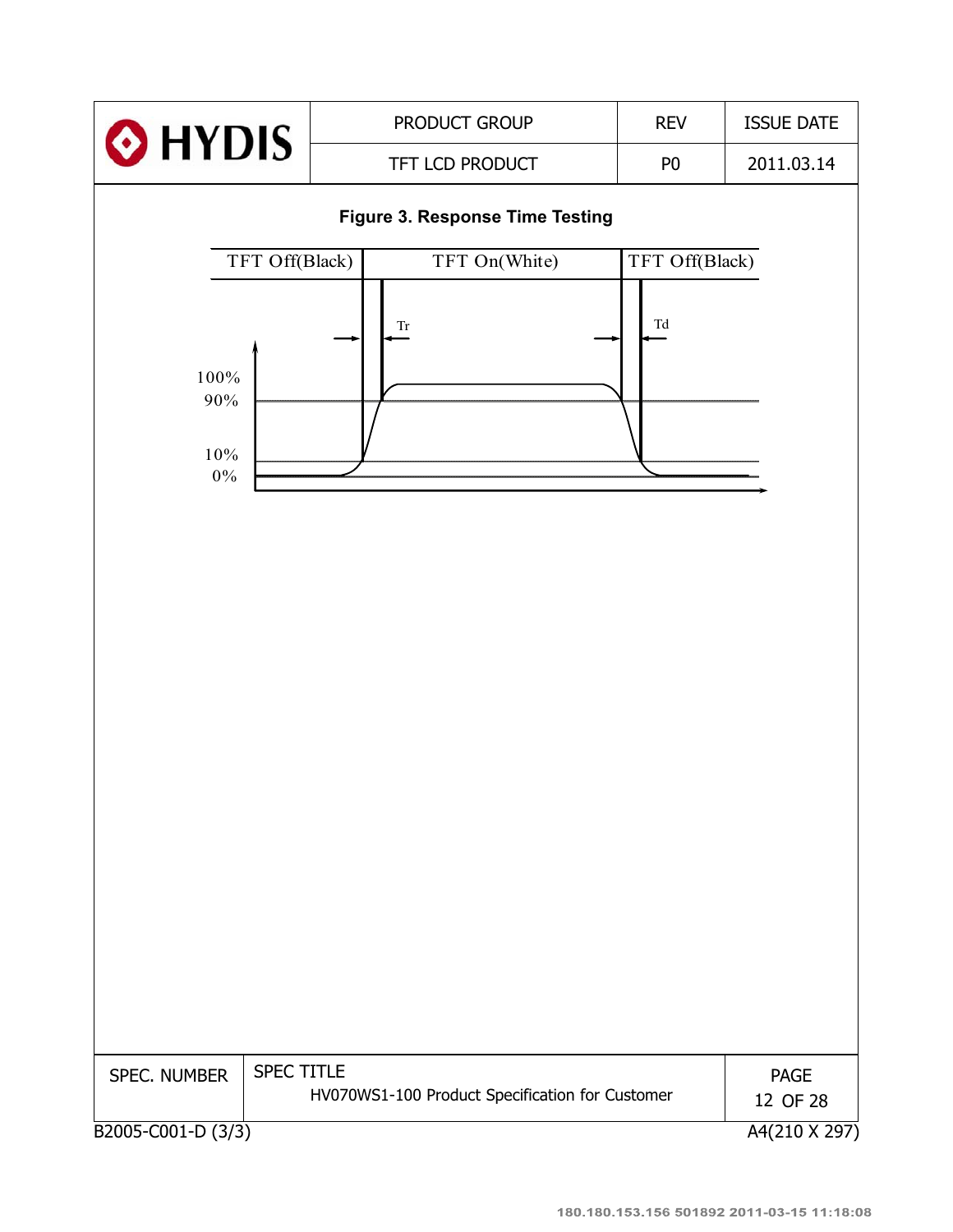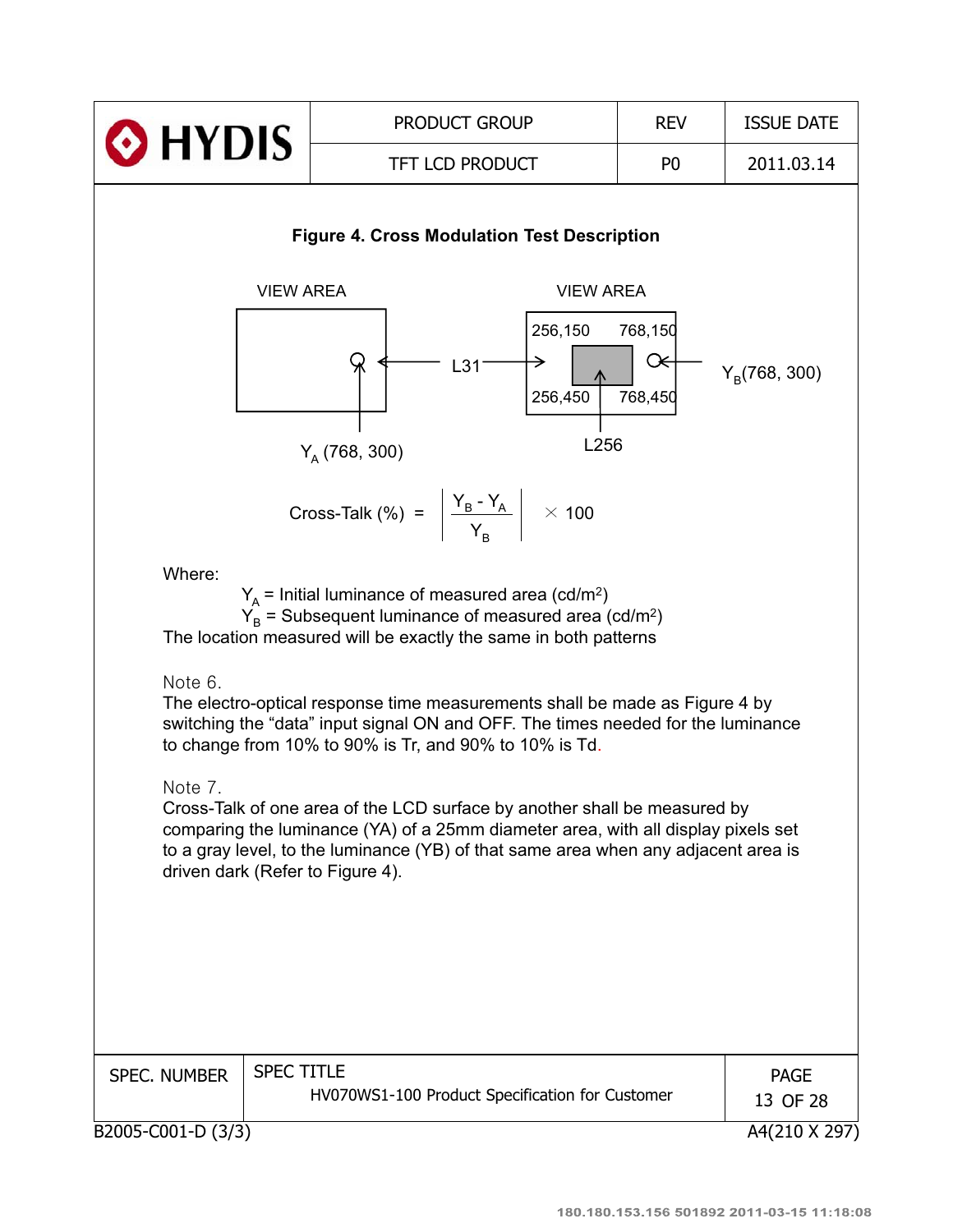|                                                                                                                                                      |                                                           |                                                 | <b>PRODUCT GROUP</b> | <b>REV</b>         | <b>ISSUE DATE</b> |                               |  |  |
|------------------------------------------------------------------------------------------------------------------------------------------------------|-----------------------------------------------------------|-------------------------------------------------|----------------------|--------------------|-------------------|-------------------------------|--|--|
| O HYDIS<br><b>TFT LCD PRODUCT</b>                                                                                                                    |                                                           |                                                 |                      | P <sub>0</sub>     | 2011.03.14        |                               |  |  |
|                                                                                                                                                      |                                                           | <b>5.0 INTERFACE CONNECTIONS</b>                |                      |                    |                   |                               |  |  |
| <b>5.1 Electrical Interface Connection</b>                                                                                                           |                                                           |                                                 |                      |                    |                   |                               |  |  |
| CN <sub>1</sub>                                                                                                                                      | Interface Connector (FF12-31A-R12BN, Manufactured by DDK) |                                                 |                      |                    |                   |                               |  |  |
|                                                                                                                                                      |                                                           |                                                 |                      |                    |                   |                               |  |  |
| <table 5,="" connection="" electrical="" interface=""><br/><b>Function</b><br/>Pin No.<br/>Pin No.<br/>Symbol<br/><b>Function</b><br/>Symbol</table> |                                                           |                                                 |                      |                    |                   |                               |  |  |
| 1                                                                                                                                                    | $VDD_3.7$                                                 |                                                 | 21                   | <b>GND</b>         | <b>GROUND</b>     |                               |  |  |
| $\overline{2}$                                                                                                                                       | $VDD_3.7$                                                 |                                                 | 22                   | LVDS_CLK-          |                   | LVDS Negative CLK signal (-)  |  |  |
| 3                                                                                                                                                    | $VDD_3.7$                                                 |                                                 | 23                   | LVDS_CLK+          |                   | LVDS Positive CLK signal (+)  |  |  |
| 4                                                                                                                                                    | $VDD_3.7$                                                 | Power supply: V_BAT                             | 24                   | <b>GND</b>         | <b>GROUND</b>     |                               |  |  |
| 5                                                                                                                                                    | <b>VDD_3.7</b>                                            | $(4.2V - 3.2V)$                                 | 25                   | RIN <sub>3</sub> - |                   | LVDS Negative data signal (-) |  |  |
| 6                                                                                                                                                    | <b>VDD_3.7</b>                                            |                                                 | 26                   | $RIN3+$            |                   | LVDS Positive data signal (+) |  |  |
| $\overline{7}$                                                                                                                                       | <b>VDD_3.7</b>                                            |                                                 | 27                   | <b>GND</b>         | <b>GROUND</b>     |                               |  |  |
| 8                                                                                                                                                    | <b>NC</b>                                                 | Non Connection                                  | 28                   | LED_EN             | LED enable (PWM)  |                               |  |  |
| 9                                                                                                                                                    | <b>NC</b>                                                 | Non Connection                                  | 29                   | <b>GND</b>         | <b>GROUND</b>     |                               |  |  |
| 10                                                                                                                                                   | LDO_EN                                                    | LDO enable for driver IC                        | 30                   | <b>GND</b>         | <b>GROUND</b>     |                               |  |  |
| 11                                                                                                                                                   | COG3 1                                                    | <b>GROUND</b>                                   | 31                   | COG <sub>1</sub>   | <b>BIST</b>       |                               |  |  |
| 12                                                                                                                                                   | <b>GND</b>                                                | <b>GROUND</b>                                   |                      |                    |                   |                               |  |  |
| 13                                                                                                                                                   | RINO-                                                     | LVDS Negative data signal (-)                   |                      |                    |                   |                               |  |  |
| 14                                                                                                                                                   | $RINO+$                                                   | LVDS Negative data signal (-)                   |                      |                    |                   |                               |  |  |
| 15                                                                                                                                                   | <b>GND</b>                                                | <b>GROUND</b>                                   |                      |                    |                   |                               |  |  |
| 16                                                                                                                                                   | RIN1-                                                     | LVDS Negative data signal (-)                   |                      |                    |                   |                               |  |  |
| 17                                                                                                                                                   | $RIN1+$                                                   | LVDS Positive data signal (+)                   |                      |                    |                   |                               |  |  |
| 18                                                                                                                                                   | <b>GND</b>                                                | <b>GROUND</b>                                   |                      |                    |                   |                               |  |  |
| 19                                                                                                                                                   | RIN2-                                                     | LVDS Negative data signal (-)                   |                      |                    |                   |                               |  |  |
| 20                                                                                                                                                   | $RIN2+$                                                   | LVDS Positive data signal (+)                   |                      |                    |                   |                               |  |  |
| <b>.</b><br>Alban Alban Alba<br>CN1 (FF12-31A-R12BN)                                                                                                 |                                                           |                                                 |                      |                    |                   |                               |  |  |
|                                                                                                                                                      | <b>SPEC. NUMBER</b>                                       | <b>SPEC TITLE</b>                               |                      |                    |                   | <b>PAGE</b>                   |  |  |
|                                                                                                                                                      |                                                           | HV070WS1-100 Product Specification for Customer |                      |                    |                   | 14 OF 28                      |  |  |
|                                                                                                                                                      | B2005-C001-D (3/3)                                        |                                                 |                      |                    |                   | A4(210 X 297)                 |  |  |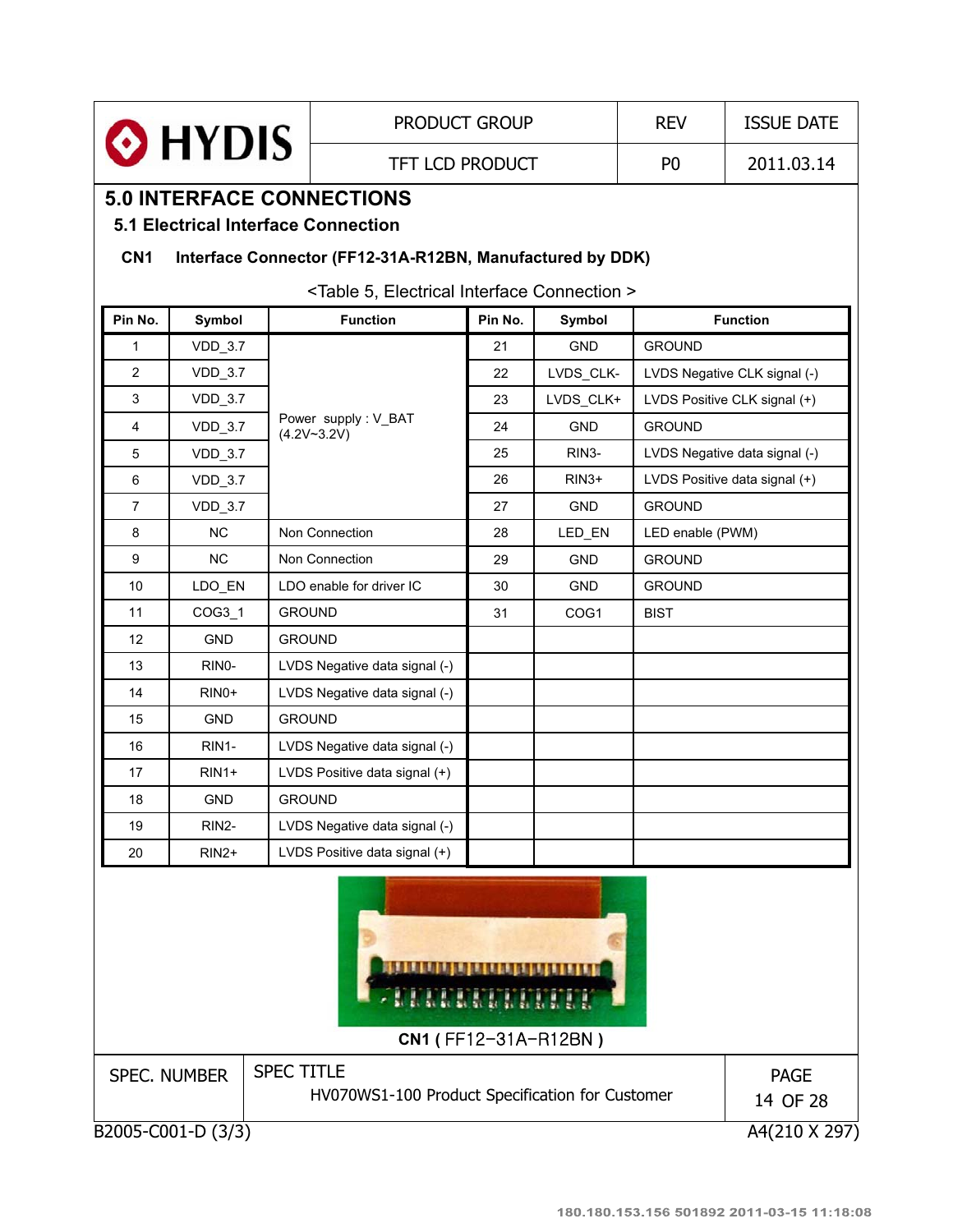|                    |                |                    | PRODUCT GROUP                              |                                                 | <b>REV</b>                | <b>ISSUE DATE</b>       |
|--------------------|----------------|--------------------|--------------------------------------------|-------------------------------------------------|---------------------------|-------------------------|
| O HYDIS            |                |                    | TFT LCD PRODUCT                            |                                                 | P <sub>0</sub>            | 2011.03.14              |
| 5.2 LVDS Interface |                |                    | LVDS Transmitter: THC63LVDM83A             |                                                 |                           |                         |
|                    |                |                    | <table 6,="" interface="" lvds=""></table> |                                                 |                           |                         |
| Input              |                | <b>Transmitter</b> |                                            | <b>Interface</b>                                | FF12-31A-<br><b>R12BN</b> | <b>Remark</b>           |
| <b>Signal</b>      | Pin No.        | Pin No.            | System (Tx)                                | TFT-LCD (Rx)                                    | Pin No.                   |                         |
| R <sub>0</sub>     | 51             |                    |                                            |                                                 |                           |                         |
| R1                 | 52             |                    |                                            |                                                 |                           |                         |
| R <sub>2</sub>     | 54             | 48                 | OUT0-                                      | INO-                                            | 13                        |                         |
| R <sub>3</sub>     | 55             |                    |                                            |                                                 |                           |                         |
| R <sub>4</sub>     | 56             | 47                 | OUT0+                                      | $IN0+$                                          | 14                        |                         |
| R <sub>5</sub>     | 3              |                    |                                            |                                                 |                           |                         |
| G <sub>0</sub>     | $\overline{4}$ |                    |                                            |                                                 |                           |                         |
| G <sub>1</sub>     | 6              |                    |                                            |                                                 |                           |                         |
| G2                 | $\overline{7}$ |                    |                                            |                                                 |                           |                         |
| G <sub>3</sub>     | 11             | 46                 | OUT1-                                      | $IN1-$                                          | 16                        |                         |
| G <sub>4</sub>     | 12             |                    |                                            |                                                 |                           |                         |
| G <sub>5</sub>     | 14             | 45                 | $OUT1+$                                    | $IN1+$                                          | 17                        |                         |
| B <sub>0</sub>     | 15             |                    |                                            |                                                 |                           |                         |
| <b>B1</b>          | 19             |                    |                                            |                                                 |                           |                         |
| <b>B2</b>          | 20             |                    |                                            |                                                 |                           |                         |
| B <sub>3</sub>     | 22             |                    |                                            |                                                 |                           |                         |
| B <sub>4</sub>     | 23             | 42                 | OUT2-                                      | IN <sub>2</sub> -                               | 19                        |                         |
| <b>B5</b>          | 24             |                    |                                            |                                                 |                           |                         |
| <b>HSYNC</b>       | 27             | 41                 | $OUT2+$                                    | $IN2+$                                          | 20                        |                         |
| <b>VSYNC</b>       | 28             |                    |                                            |                                                 |                           |                         |
| DE                 | 30             |                    |                                            |                                                 |                           |                         |
| <b>MCLK</b>        | 31             | 40                 | CLKOUT-                                    | CLKIN-                                          | 22                        |                         |
|                    |                | 39                 | CLKOUT+                                    | CLKIN+                                          | 23                        |                         |
| R <sub>6</sub>     | 50             |                    |                                            |                                                 |                           |                         |
| R7                 | $\overline{2}$ |                    |                                            |                                                 |                           |                         |
| G <sub>6</sub>     | 8              | 38                 | OUT3-                                      | IN <sub>3</sub> -                               | 25                        |                         |
| G7                 | $10\,$         |                    |                                            |                                                 |                           |                         |
| <b>B6</b>          | 16             | 37                 | $OUT3+$                                    | $IN3+$                                          | 26                        |                         |
| <b>B7</b>          | 18             |                    |                                            |                                                 |                           |                         |
| <b>RSVD</b>        | 25             |                    |                                            |                                                 |                           |                         |
| SPEC. NUMBER       |                | <b>SPEC TITLE</b>  |                                            | HV070WS1-100 Product Specification for Customer |                           | <b>PAGE</b><br>15 OF 28 |
| B2005-C001-D (3/3) |                |                    |                                            |                                                 |                           | A4(210 X 297)           |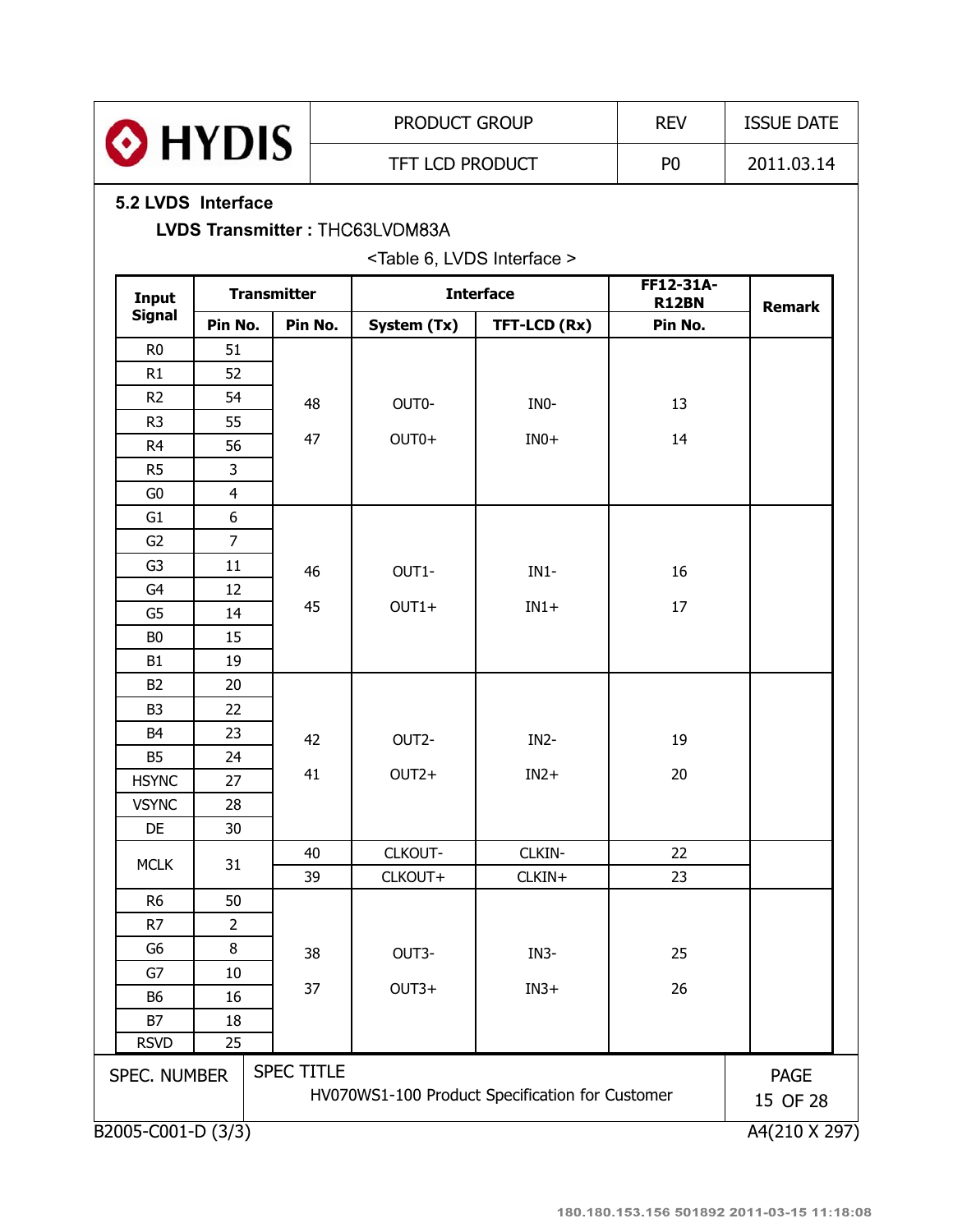

CN2 LED FPC Connector ( solder type **)**

|  |  |  |  | <table 7,="" connection="" fpc="" led=""></table> |  |
|--|--|--|--|---------------------------------------------------|--|
|--|--|--|--|---------------------------------------------------|--|

| Pin No. | Symbol               | <b>Function</b>                 | <b>Remark</b>                                                |
|---------|----------------------|---------------------------------|--------------------------------------------------------------|
|         | Anode1               | <b>LED Anode Power Supply</b>   | <b>LED Anode Power Supply</b><br>$(3.1V \times 5EA = 15.5V)$ |
| 2       | Cathode1             | <b>LED Cathode Power Supply</b> |                                                              |
| 3       | Cathode <sub>2</sub> | <b>LED Cathode Power Supply</b> |                                                              |
| 4       | Cathode3             | <b>LED Cathode Power Supply</b> |                                                              |
| 5       | Cathode4             | <b>LED Cathode Power Supply</b> |                                                              |

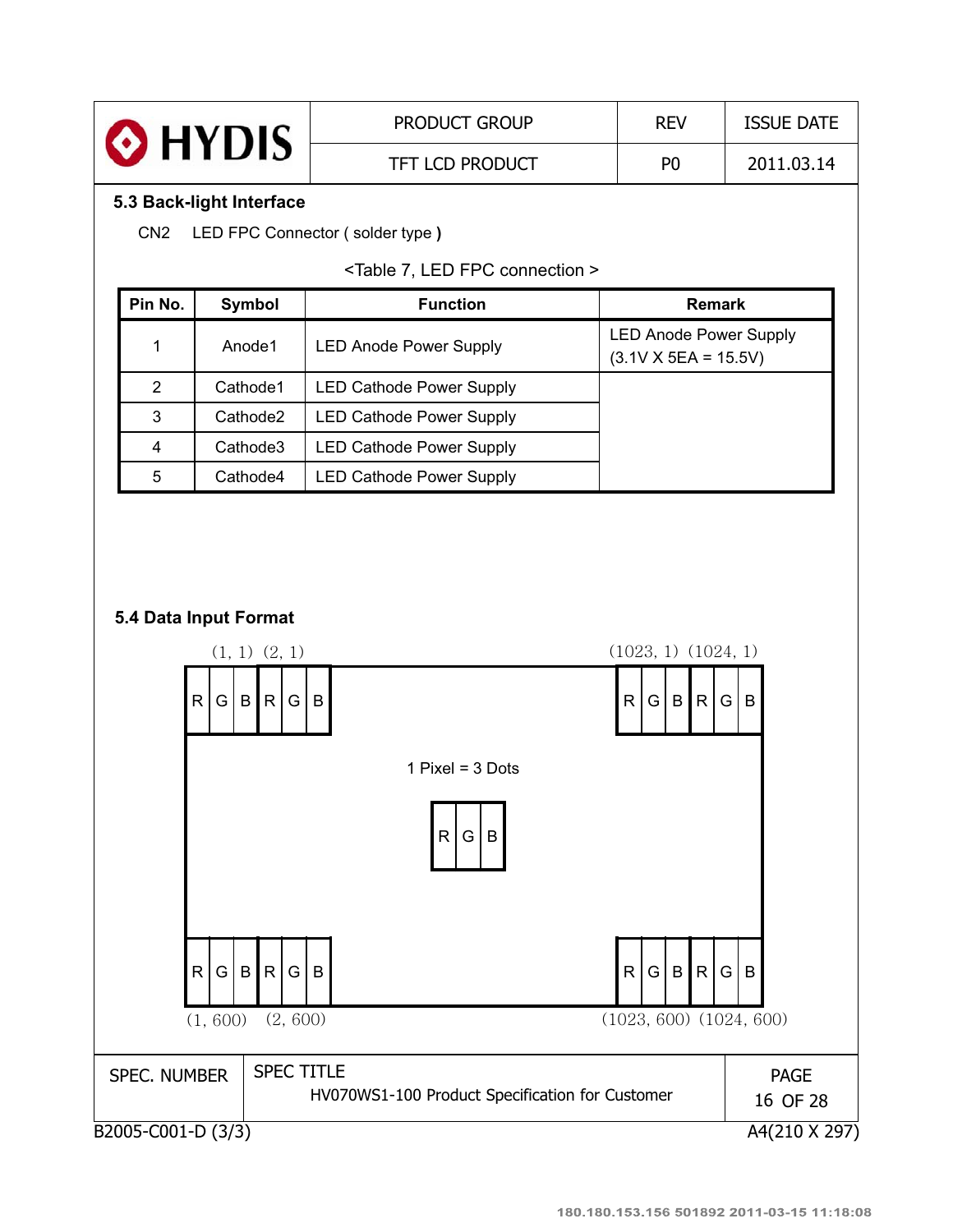

## **6.0. SIGNAL TIMING SPECIFICATIONS**

6.1 The 7" WSVGA LCM is operated by the only DE (Data enable) mode **(LVDS Transmitter Input**)

| Item                             | Symbol | Min. | Typ.  | Max.                     | Unit          |
|----------------------------------|--------|------|-------|--------------------------|---------------|
| <b>Frame Period</b>              | Τ1     | 610  | 627   | 633                      | Lines         |
| <b>Vertical Display Period</b>   | T2     |      | 600   | $\overline{\phantom{0}}$ | Lines         |
| One line Scanning Period         | T3     | 1114 | 1182  | 1259                     | <b>Clocks</b> |
| <b>Horizontal Display Period</b> | T4     |      | 1024  |                          | <b>Clocks</b> |
| <b>Clock Frequency</b>           | 1/T5   | 40.8 | 44.46 | 47.82                    | <b>MHz</b>    |

<Table 8, Signal Timing >

### **7.0 SIGNAL TIMING WAVEFORMS**

**7.1 Timing Waveforms of Interface Signal**

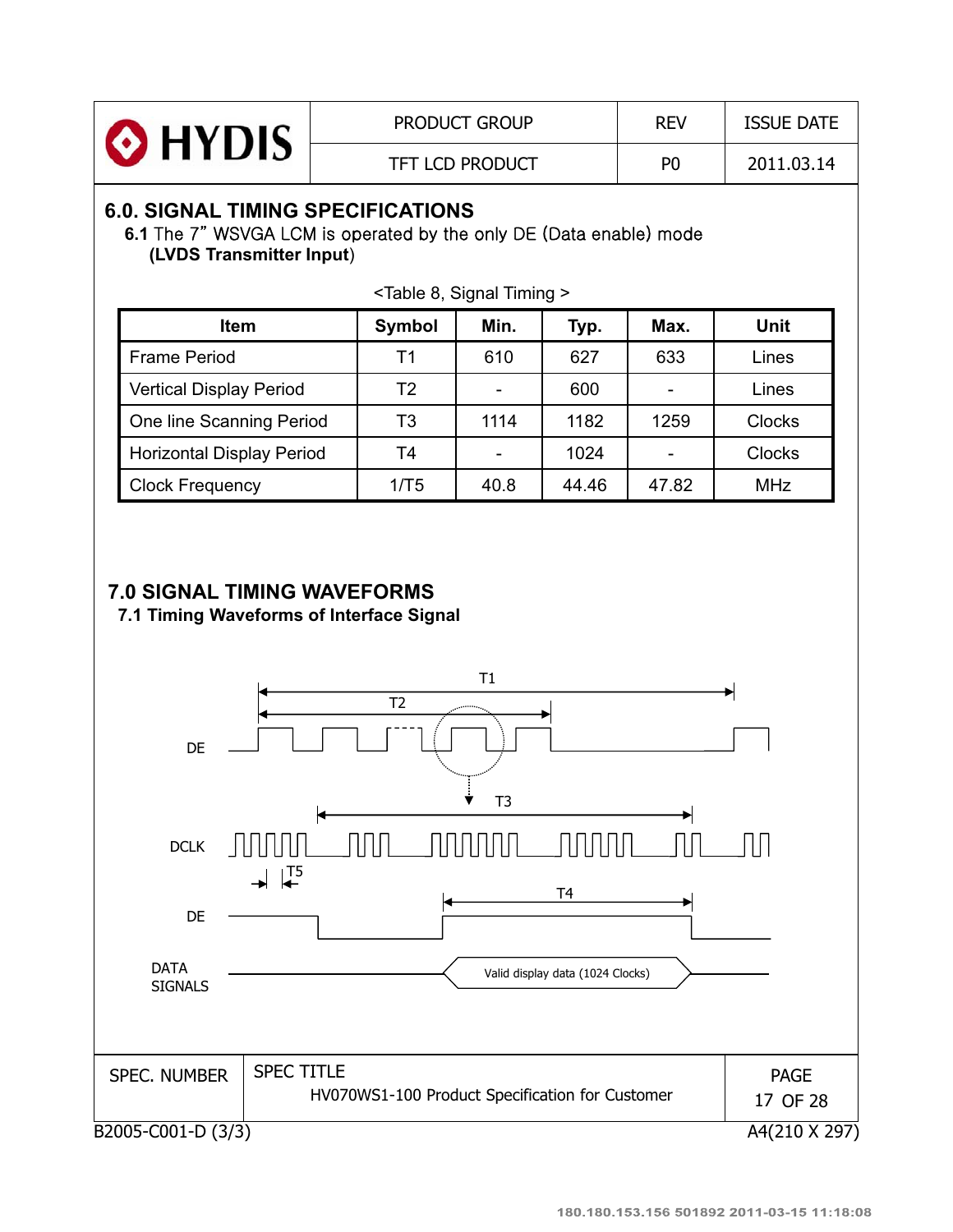| HYDIS <b>O</b>                                              | <b>PRODUCT GROUP</b>   | <b>REV</b>     | <b>ISSUE DATE</b> |  |  |  |
|-------------------------------------------------------------|------------------------|----------------|-------------------|--|--|--|
|                                                             | <b>TFT LCD PRODUCT</b> | P <sub>0</sub> | 2011.03.14        |  |  |  |
| 7.2 LVDS Rx Interface Timing Parameter                      |                        |                |                   |  |  |  |
| The specification of the LVDS Rx interface timing parameter |                        |                |                   |  |  |  |

| <b>Item</b>         | <b>Symbol</b>     | Min.                                        | Typ.                | Max.                    | Unit | <b>Remarks</b> |
|---------------------|-------------------|---------------------------------------------|---------------------|-------------------------|------|----------------|
| <b>CLKIN Period</b> | tRCIP             | 24.53                                       | 22.49               | 20.91                   | nsec |                |
| Input Data 0        | tRIP <sub>0</sub> | $-0.4$                                      | 0.0                 | $+0.4$                  | nsec |                |
| Input Data 1        | tRIP1             | tRICP/7-0.4                                 | tRICP/7             | tRICP/7+0.4             | nsec |                |
| Input Data 2        | tRIP <sub>2</sub> | 2 $\times$ tRICP/7-0.4                      | $2 \times$ tRICP/7  | $2 \times$ tRICP/7+0.4  | nsec |                |
| Input Data 3        | tRIP3             | $3 \times$ tRICP/7-0.4                      | $3 \times$ tRICP/7  | $3 \times$ tRICP/7+0.4  | nsec |                |
| Input Data 4        | tRIP4             | $ 4 \times$ tricp/7-0.4 $ 4 \times$ tricp/7 |                     | $ 4 \times$ tRICP/7+0.4 | nsec |                |
| Input Data 5        | tRIP <sub>5</sub> | $5 \times$ tRICP/7-0.4                      | $15 \times tRICP/7$ | $15 \times$ tRICP/7+0.4 | nsec |                |
| Input Data 6        | tRIP <sub>6</sub> | $6 \times$ tricp/7-0.4                      | $6 \times$ tRICP/7  | $6 \times$ tRICP/7+0.4  | nsec |                |

### < Table 9, LVDS Rx Interface Timing Specification>

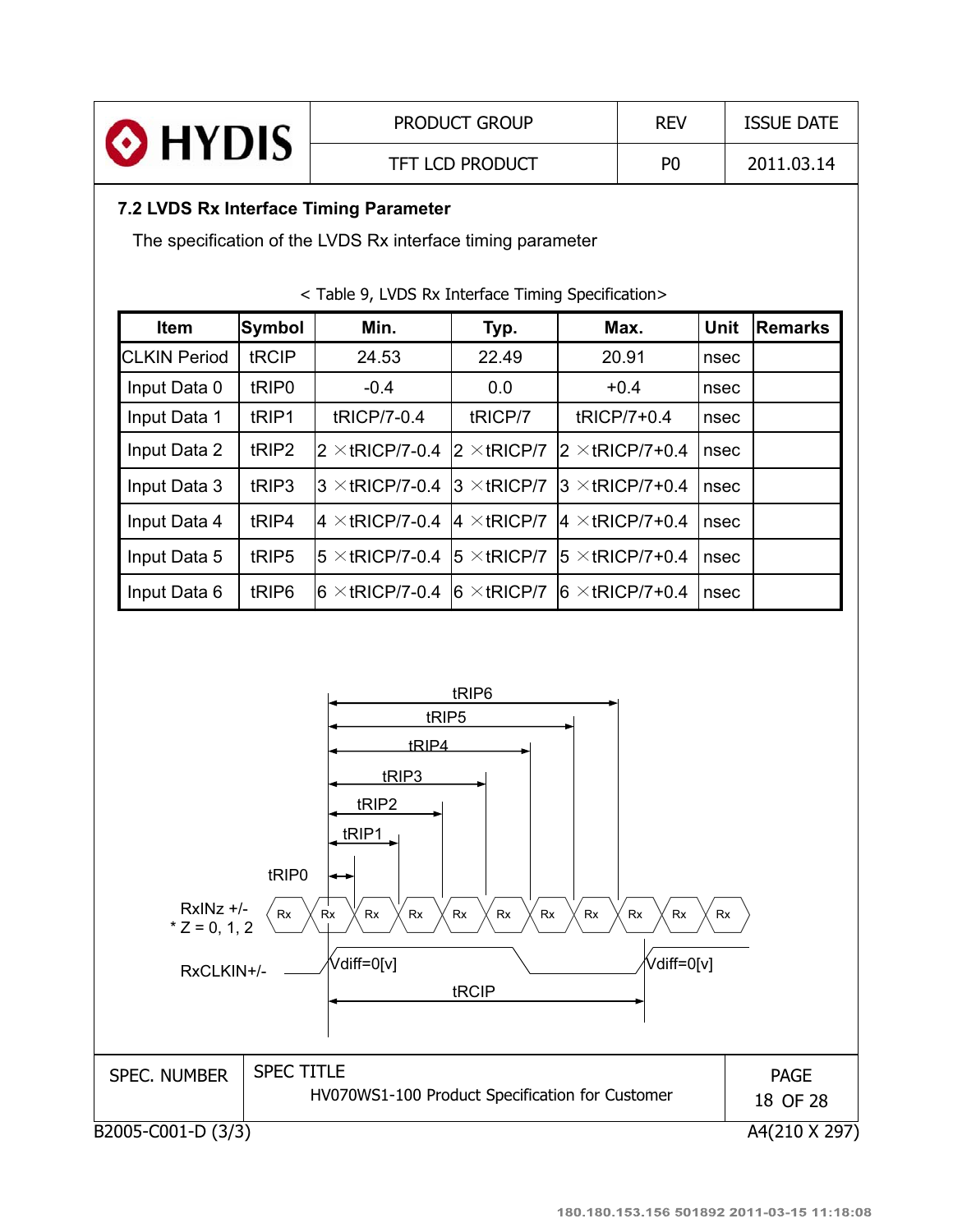

TFT LCD PRODUCT P0 2011.03.14

### **8.0 INPUT SIGNALS, BASIC DISPLAY COLORS & GRAY SCALE OF COLORS**

Each color is displayed in sixty-four gray scales from a 6 bit data signal input. A total of 16.7M colors are derived from the resultant 6 bit Hi-FRC data.

|                                                 |                   | Colors & Gray<br>Red Data<br>Green Data<br><b>Blue Data</b> |                      |                  |                      |                  |                  |                  |                  |                  |                  |                  |                  |                  |                  |                  |                  |                  |                  |                  |             |
|-------------------------------------------------|-------------------|-------------------------------------------------------------|----------------------|------------------|----------------------|------------------|------------------|------------------|------------------|------------------|------------------|------------------|------------------|------------------|------------------|------------------|------------------|------------------|------------------|------------------|-------------|
|                                                 |                   | Scale                                                       | R <sub>5</sub>       | R <sub>4</sub>   | R <sub>3</sub>       | R2               | R1               | $_{\rm R0}$      | G <sub>5</sub>   | G4               | G <sub>3</sub>   | G2               | G1               | ${\rm G0}$       | B <sub>5</sub>   | <b>B4</b>        | B <sub>3</sub>   | B2               | B1               | B <sub>0</sub>   |             |
|                                                 |                   | Black                                                       | $\mathbf{0}$         | $\mathbf{0}$     | $\mathbf{0}$         | $\boldsymbol{0}$ | $\mathbf{0}$     | $\mathbf{0}$     | $\mathbf{0}$     | $\mathbf{0}$     | $\mathbf{0}$     | $\boldsymbol{0}$ | $\boldsymbol{0}$ | $\mathbf{0}$     | $\boldsymbol{0}$ | $\boldsymbol{0}$ | $\boldsymbol{0}$ | $\mathbf{0}$     | $\boldsymbol{0}$ | $\mathbf{0}$     |             |
|                                                 |                   | Blue                                                        | $\mathbf{0}$         | $\mathbf{0}$     | $\mathbf{0}$         | $\boldsymbol{0}$ | $\boldsymbol{0}$ | $\boldsymbol{0}$ | $\boldsymbol{0}$ | $\mathbf{0}$     | $\overline{0}$   | $\mathbf{0}$     | $\boldsymbol{0}$ | $\mathbf{0}$     | $\mathbf{1}$     | $\mathbf{1}$     | $\mathbf{1}$     | 1                | $\mathbf{1}$     | 1                |             |
|                                                 |                   | Green                                                       | $\sigma$             | $\mathbf{0}$     | $\mathbf{0}$         | $\overline{0}$   | $\boldsymbol{0}$ | $\mathbf{0}$     | $\mathbf{1}$     | 1                | $\mathbf{1}$     | 1                | $\mathbf{1}$     | 1                | $\boldsymbol{0}$ | $\mathbf{0}$     | $\boldsymbol{0}$ | $\mathbf{0}$     | $\boldsymbol{0}$ | $\mathbf{0}$     |             |
|                                                 | Basic             | Cyan                                                        | $\mathbf{0}$         | $\mathbf{0}$     | $\mathbf{0}$         | $\mathbf{0}$     | $\boldsymbol{0}$ | $\mathbf{0}$     | $\mathbf{1}$     | 1                | $\mathbf{1}$     | 1                | $\mathbf{1}$     | $\mathbf{1}$     | $\mathbf{1}$     | 1                | $\mathbf{1}$     | 1                | $\mathbf{1}$     | 1                |             |
|                                                 | Colors            | Red                                                         | $\mathbf{1}$         | 1                | $\mathbf{1}$         | 1                | 1                | $\mathbf{1}$     | $\mathbf{0}$     | $\mathbf{0}$     | $\mathbf{0}$     | $\mathbf{0}$     | $\boldsymbol{0}$ | $\mathbf{0}$     | $\boldsymbol{0}$ | $\mathbf{0}$     | $\boldsymbol{0}$ | $\mathbf{0}$     | $\mathbf{0}$     | $\mathbf{0}$     |             |
|                                                 |                   | Magenta                                                     | $\mathbf{1}$         | $\mathbf{1}$     | $\mathbf{1}$         | $\mathbf{1}$     | $\mathbf{1}$     | $\mathbf{1}$     | $\overline{0}$   | $\mathbf{0}$     | $\mathbf{0}$     | $\mathbf{0}$     | $\mathbf{0}$     | $\mathbf{0}$     | $\mathbf{1}$     | $\mathbf{1}$     | $\mathbf{1}$     | $\mathbf{1}$     | 1                | $\mathbf{1}$     |             |
|                                                 |                   | Yellow                                                      | $\mathbf{1}$         | $\mathbf{1}$     | $\mathbf{1}$         | $\mathbf{1}$     | $\mathbf{1}$     | $\mathbf{1}$     | $\mathbf{1}$     | $\mathbf{1}$     | $\mathbf{1}$     | $\mathbf{1}$     | $\mathbf{1}$     | 1                | $\boldsymbol{0}$ | $\mathbf{0}$     | $\boldsymbol{0}$ | $\mathbf{0}$     | $\boldsymbol{0}$ | $\mathbf{0}$     |             |
|                                                 |                   | White                                                       | $\mathbf{1}$         | $\mathbf{1}$     | $\mathbf{1}$         | $\mathbf{1}$     | $\mathbf{1}$     | $\mathbf{1}$     | $\mathbf{1}$     | 1                | $\mathbf{1}$     | $\mathbf{1}$     | $\mathbf{1}$     | $\mathbf{1}$     | $\mathbf{1}$     | $\mathbf{1}$     | $\mathbf{1}$     | $\mathbf{1}$     | $\mathbf{1}$     | $\mathbf{1}$     |             |
|                                                 |                   | Black                                                       | $\mathbf{0}$         | $\mathbf{0}$     | $\mathbf{0}$         | $\mathbf{0}$     | $\mathbf{0}$     | $\mathbf{0}$     | $\overline{0}$   | $\mathbf{0}$     | $\mathbf{0}$     | $\mathbf{0}$     | $\boldsymbol{0}$ | $\mathbf{0}$     | $\mathbf{0}$     | $\mathbf{0}$     | $\boldsymbol{0}$ | $\mathbf{0}$     | $\overline{0}$   | $\mathbf{0}$     |             |
|                                                 |                   | $\triangle$                                                 | $\mathbf{0}$         | $\mathbf{0}$     | $\boldsymbol{0}$     | $\boldsymbol{0}$ | $\boldsymbol{0}$ | $\mathbf{1}$     | $\boldsymbol{0}$ | $\mathbf{0}$     | $\boldsymbol{0}$ | $\boldsymbol{0}$ | $\boldsymbol{0}$ | $\boldsymbol{0}$ | $\boldsymbol{0}$ | $\mathbf{0}$     | $\boldsymbol{0}$ | $\boldsymbol{0}$ | $\boldsymbol{0}$ | $\mathbf{0}$     |             |
|                                                 | Gray              | Darker                                                      | $\theta$             | $\mathbf{0}$     | $\overline{0}$       | $\mathbf{0}$     | $\mathbf{1}$     | $\mathbf{0}$     | $\overline{0}$   | $\theta$         | $\overline{0}$   | $\mathbf{0}$     | $\mathbf{0}$     | $\mathbf{0}$     | $\mathbf{0}$     | $\mathbf{0}$     | $\overline{0}$   | $\theta$         | $\overline{0}$   | $\theta$         |             |
|                                                 | Scale             | $\triangle$                                                 |                      |                  |                      |                  |                  |                  |                  |                  |                  |                  |                  |                  |                  |                  |                  |                  |                  |                  |             |
|                                                 | Of                | $\overline{\nabla}$                                         |                      |                  |                      |                  |                  |                  |                  |                  |                  |                  |                  |                  |                  |                  |                  |                  |                  |                  |             |
|                                                 | Red               | Brighter                                                    | 1                    | $\mathbf{1}$     | $\mathbf{1}$         | $\mathbf{1}$     | $\mathbf{0}$     | $\mathbf{1}$     | $\overline{0}$   | $\mathbf{0}$     | $\mathbf{0}$     | $\mathbf{0}$     | $\boldsymbol{0}$ | $\boldsymbol{0}$ | $\mathbf{0}$     | $\mathbf{0}$     | $\boldsymbol{0}$ | $\mathbf{0}$     | $\overline{0}$   | $\boldsymbol{0}$ |             |
|                                                 |                   | $\bigtriangledown$                                          | $\mathbf{1}$         | $\mathbf{1}$     | $\mathbf{1}$         | $\mathbf{1}$     | $\mathbf{1}$     | $\boldsymbol{0}$ | $\boldsymbol{0}$ | $\mathbf{0}$     | $\mathbf{0}$     | $\mathbf{0}$     | $\boldsymbol{0}$ | $\boldsymbol{0}$ | $\mathbf{0}$     | $\mathbf{0}$     | $\boldsymbol{0}$ | $\mathbf{0}$     | $\boldsymbol{0}$ | $\mathbf{0}$     |             |
|                                                 |                   | Red                                                         | 1                    | 1                | $\mathbf{1}$         | 1                | $\mathbf{1}$     | $\mathbf{1}$     | $\overline{0}$   | $\mathbf{0}$     | $\mathbf{0}$     | $\mathbf{0}$     | $\overline{0}$   | $\mathbf{0}$     | $\mathbf{0}$     | $\mathbf{0}$     | $\mathbf{0}$     | $\mathbf{0}$     | $\overline{0}$   | $\theta$         |             |
|                                                 |                   | Black                                                       | $\mathbf{0}$         | $\theta$         | $\sigma$             | $\overline{0}$   | $\overline{0}$   | $\mathbf{0}$     | $\mathbf{0}$     | $\overline{0}$   | $\mathbf{0}$     | $\mathbf{0}$     | $\mathbf{0}$     | $\mathbf{0}$     | $\mathbf{0}$     | $\mathbf{0}$     | $\mathbf{0}$     | $\mathbf{0}$     | $\mathbf{0}$     | $\mathbf{0}$     |             |
|                                                 |                   | $\triangle$                                                 | $\mathbf{0}$         | $\mathbf{0}$     | $\mathbf{0}$         | $\mathbf{0}$     | $\mathbf{0}$     | $\mathbf{0}$     | $\boldsymbol{0}$ | $\mathbf{0}$     | $\overline{0}$   | $\mathbf{0}$     | $\boldsymbol{0}$ | 1                | $\mathbf{0}$     | $\mathbf{0}$     | $\boldsymbol{0}$ | $\mathbf{0}$     | $\boldsymbol{0}$ | $\mathbf{0}$     |             |
|                                                 | Gray              | Darker                                                      | $\mathbf{0}$         | $\mathbf{0}$     | $\overline{0}$       | $\overline{0}$   | $\boldsymbol{0}$ | $\mathbf{0}$     | $\overline{0}$   | $\mathbf{0}$     | $\boldsymbol{0}$ | $\mathbf{0}$     | $\mathbf{1}$     | $\mathbf{0}$     | $\mathbf{0}$     | $\mathbf{0}$     | $\boldsymbol{0}$ | $\mathbf{0}$     | $\mathbf{0}$     | $\mathbf{0}$     |             |
|                                                 | Scale             | $\triangle$                                                 |                      |                  |                      |                  |                  |                  |                  |                  |                  |                  |                  |                  |                  |                  |                  |                  |                  |                  |             |
|                                                 | Of                | $\overline{\nabla}$                                         |                      |                  |                      |                  |                  |                  |                  |                  |                  |                  |                  |                  |                  |                  |                  |                  |                  |                  |             |
|                                                 | Green             | Brighter                                                    | $\mathbf{0}$         | $\mathbf{0}$     | $\boldsymbol{0}$     | $\mathbf{0}$     | $\mathbf{0}$     | $\boldsymbol{0}$ | $\mathbf{1}$     | 1                | 1                | 1                | $\mathbf{0}$     | 1                | $\boldsymbol{0}$ | $\mathbf{0}$     | $\mathbf{0}$     | $\bf{0}$         | $\bf{0}$         | $\bf{0}$         |             |
|                                                 |                   | $\triangledown$                                             | $\theta$             | $\mathbf{0}$     | $\mathbf{0}$         | $\mathbf{0}$     | $\mathbf{0}$     | $\mathbf{0}$     | $\mathbf{1}$     | $\mathbf{1}$     | $\mathbf{1}$     | $\mathbf{1}$     | $\mathbf{1}$     | $\mathbf{0}$     | $\mathbf{0}$     | $\mathbf{0}$     | $\mathbf{0}$     | $\mathbf{0}$     | $\mathbf{0}$     | $\mathbf{0}$     |             |
|                                                 |                   | Green                                                       | $\mathbf{0}$         | $\bf{0}$         | $\mathbf{0}$         | $\boldsymbol{0}$ | $\mathbf{0}$     | $\mathbf{0}$     | $\mathbf{1}$     | -1               | $\mathbf{1}$     | 1                | $\mathbf{1}$     | 1                | $\mathbf{0}$     | $\bf{0}$         | $\boldsymbol{0}$ | $\bf{0}$         | $\boldsymbol{0}$ | $\boldsymbol{0}$ |             |
|                                                 |                   | <b>Black</b>                                                | $\mathbf{0}$         | $\mathbf{0}$     | $\mathbf{0}$         | $\mathbf{0}$     | $\mathbf{0}$     | $\mathbf{0}$     | $\boldsymbol{0}$ | $\mathbf{0}$     | $\mathbf{0}$     | $\mathbf{0}$     | $\mathbf{0}$     | $\mathbf{0}$     | $\mathbf{0}$     | $\mathbf{0}$     | $\mathbf{0}$     | $\mathbf{0}$     | $\mathbf{0}$     | $\mathbf{0}$     |             |
|                                                 |                   | $\triangle$                                                 | $\mathbf{0}$         | $\mathbf{0}$     | $\mathbf{0}$         | $\mathbf{0}$     | $\mathbf{0}$     | $\mathbf{0}$     | $\mathbf{0}$     | $\mathbf{0}$     | $\mathbf{0}$     | $\mathbf{0}$     | $\mathbf{0}$     | $\mathbf{0}$     | $\mathbf{0}$     | $\mathbf{0}$     | $\boldsymbol{0}$ | $\mathbf{0}$     | $\mathbf{0}$     | 1                |             |
|                                                 |                   |                                                             | $\mathbf{0}$         | $\mathbf{0}$     | $\mathbf{0}$         | $\mathbf{0}$     | $\mathbf{0}$     | $\mathbf{0}$     | $\overline{0}$   | $\mathbf{0}$     | $\overline{0}$   | $\mathbf{0}$     | $\overline{0}$   | $\mathbf{0}$     | $\mathbf{0}$     | $\mathbf{0}$     | $\mathbf{0}$     | $\mathbf{0}$     | 1                | $\mathbf{0}$     |             |
|                                                 | Gray              | Darker                                                      |                      |                  |                      |                  |                  |                  |                  |                  |                  |                  |                  |                  |                  |                  |                  |                  |                  |                  |             |
|                                                 | Scale             | $\triangle$                                                 |                      |                  |                      |                  |                  |                  |                  |                  |                  |                  |                  |                  |                  |                  |                  |                  |                  |                  |             |
|                                                 | <b>Of</b><br>Blue | $\overline{\nabla}$                                         |                      |                  | $\cdot$ $\downarrow$ |                  |                  |                  |                  |                  |                  |                  |                  |                  |                  |                  |                  |                  |                  |                  |             |
|                                                 |                   | Brighter                                                    | $\mathbf{0}$         | $\boldsymbol{0}$ | $\boldsymbol{0}$     | $\mathbf{0}$     | $\boldsymbol{0}$ | $\boldsymbol{0}$ | $\overline{0}$   | $\boldsymbol{0}$ | $\boldsymbol{0}$ | $\boldsymbol{0}$ | $\boldsymbol{0}$ | $\boldsymbol{0}$ | $\mathbf{1}$     | $\mathbf{1}$     | $\mathbf{1}$     | $\mathbf{1}$     | $\boldsymbol{0}$ | $\mathbf{1}$     |             |
|                                                 |                   | $\bigtriangledown$                                          | $\Omega$             | $\mathbf{0}$     | $\mathbf{0}$         | $\mathbf{0}$     | $\mathbf{0}$     | $\mathbf{0}$     | $\mathbf{0}$     | $\mathbf{0}$     | $\mathbf{0}$     | $\mathbf{0}$     | $\boldsymbol{0}$ | $\mathbf{0}$     | $\mathbf{1}$     | $\mathbf{1}$     | $\mathbf{1}$     | -1               | $\mathbf{1}$     | $\mathbf{0}$     |             |
|                                                 |                   | Blue                                                        | $\mathbf{0}$         | $\mathbf{0}$     | $\mathbf{0}$         | $\mathbf{0}$     | $\mathbf{0}$     | $\mathbf{0}$     | $\overline{0}$   | $\mathbf{0}$     | $\mathbf{0}$     | $\mathbf{0}$     | $\boldsymbol{0}$ | $\mathbf{0}$     | $\mathbf{1}$     | $\mathbf{1}$     | $\mathbf{1}$     | $\mathbf{1}$     | $\mathbf{1}$     | 1                |             |
|                                                 |                   | Black                                                       | $\mathbf{0}$         | $\mathbf{0}$     | $\mathbf{0}$         | $\mathbf{0}$     | $\mathbf{0}$     | $\mathbf{0}$     | $\overline{0}$   | $\mathbf{0}$     | $\overline{0}$   | $\mathbf{0}$     | $\mathbf{0}$     | $\mathbf{0}$     | $\mathbf{0}$     | $\mathbf{0}$     | $\mathbf{0}$     | $\mathbf{0}$     | $\overline{0}$   | $\mathbf{0}$     |             |
|                                                 | Gray              | $\triangle$                                                 | $\mathbf{0}$         | $\bf{0}$         | $\boldsymbol{0}$     | $\mathbf{0}$     | $\boldsymbol{0}$ | $\mathbf{1}$     | $\mathbf{0}$     | $\mathbf{0}$     | $\mathbf{0}$     | $\mathbf{0}$     | $\boldsymbol{0}$ | -1               | $\mathbf{0}$     | $\mathbf{0}$     | $\boldsymbol{0}$ | $\bf{0}$         | $\overline{0}$   | 1                |             |
|                                                 | Scale             | Darker                                                      | $\theta$             | $\overline{0}$   | $\boldsymbol{0}$     | $\mathbf{0}$     | $\mathbf{1}$     | $\theta$         | $\overline{0}$   | $\theta$         | $\overline{0}$   | $\boldsymbol{0}$ | $\mathbf{1}$     | $\theta$         | $\overline{0}$   | $\mathbf{0}$     | $\boldsymbol{0}$ | $\mathbf{0}$     | 1                | $\theta$         |             |
|                                                 | Of                | $\triangle$                                                 |                      |                  |                      |                  |                  |                  |                  |                  |                  |                  |                  |                  |                  |                  |                  |                  |                  |                  |             |
|                                                 | White             | $\bigtriangledown$                                          |                      |                  |                      |                  |                  |                  |                  |                  |                  |                  |                  |                  |                  |                  | ↓                |                  |                  |                  |             |
|                                                 | &                 | Brighter                                                    | 1                    | 1                | 1                    | 1                | $\boldsymbol{0}$ | 1                | 1                | 1                | 1                | 1                | $\boldsymbol{0}$ | 1                | 1                | 1                | 1                | -1               | $\bf{0}$         | 1                |             |
|                                                 | Black             | $\bigtriangledown$                                          | 1                    | 1                | 1                    | 1                | 1                | $\bf{0}$         | 1                | 1                | 1                |                  | 1                | $\bf{0}$         | 1                |                  |                  | 1                | 1                | $\bf{0}$         |             |
|                                                 |                   | White                                                       | $\mathbf{1}^{\cdot}$ |                  |                      |                  | 1                | $\mathbf{1}$     | 1                | 1                | 1                |                  |                  |                  |                  |                  |                  | 1                |                  |                  |             |
| SPEC. NUMBER                                    |                   | <b>SPEC TITLE</b>                                           |                      |                  |                      |                  |                  |                  |                  |                  |                  |                  |                  |                  |                  |                  |                  |                  |                  |                  | <b>PAGE</b> |
| HV070WS1-100 Product Specification for Customer |                   |                                                             |                      |                  |                      |                  |                  |                  |                  | 19 OF 28         |                  |                  |                  |                  |                  |                  |                  |                  |                  |                  |             |
| B2005-C001-D (3/3)<br>A4(210 X 297)             |                   |                                                             |                      |                  |                      |                  |                  |                  |                  |                  |                  |                  |                  |                  |                  |                  |                  |                  |                  |                  |             |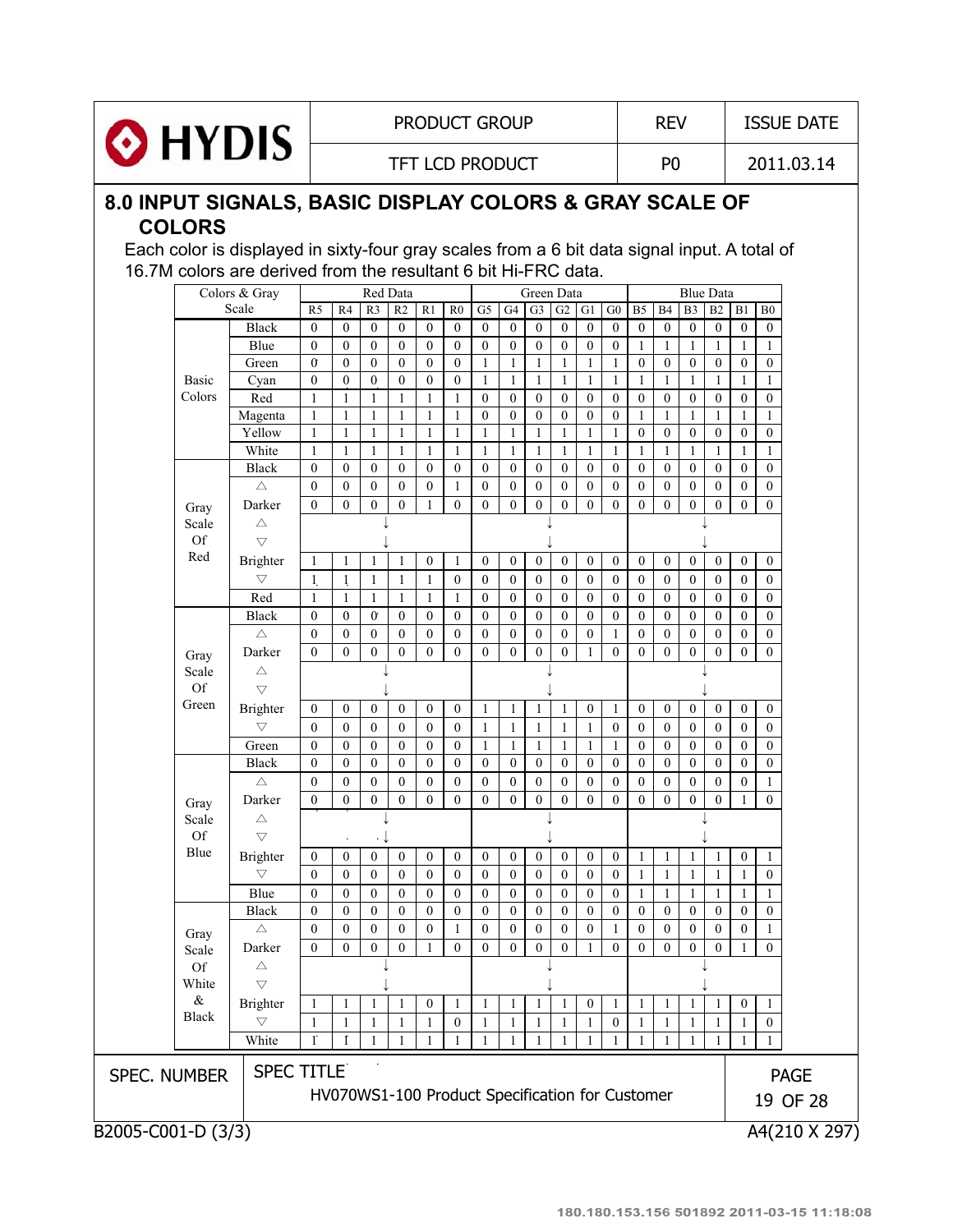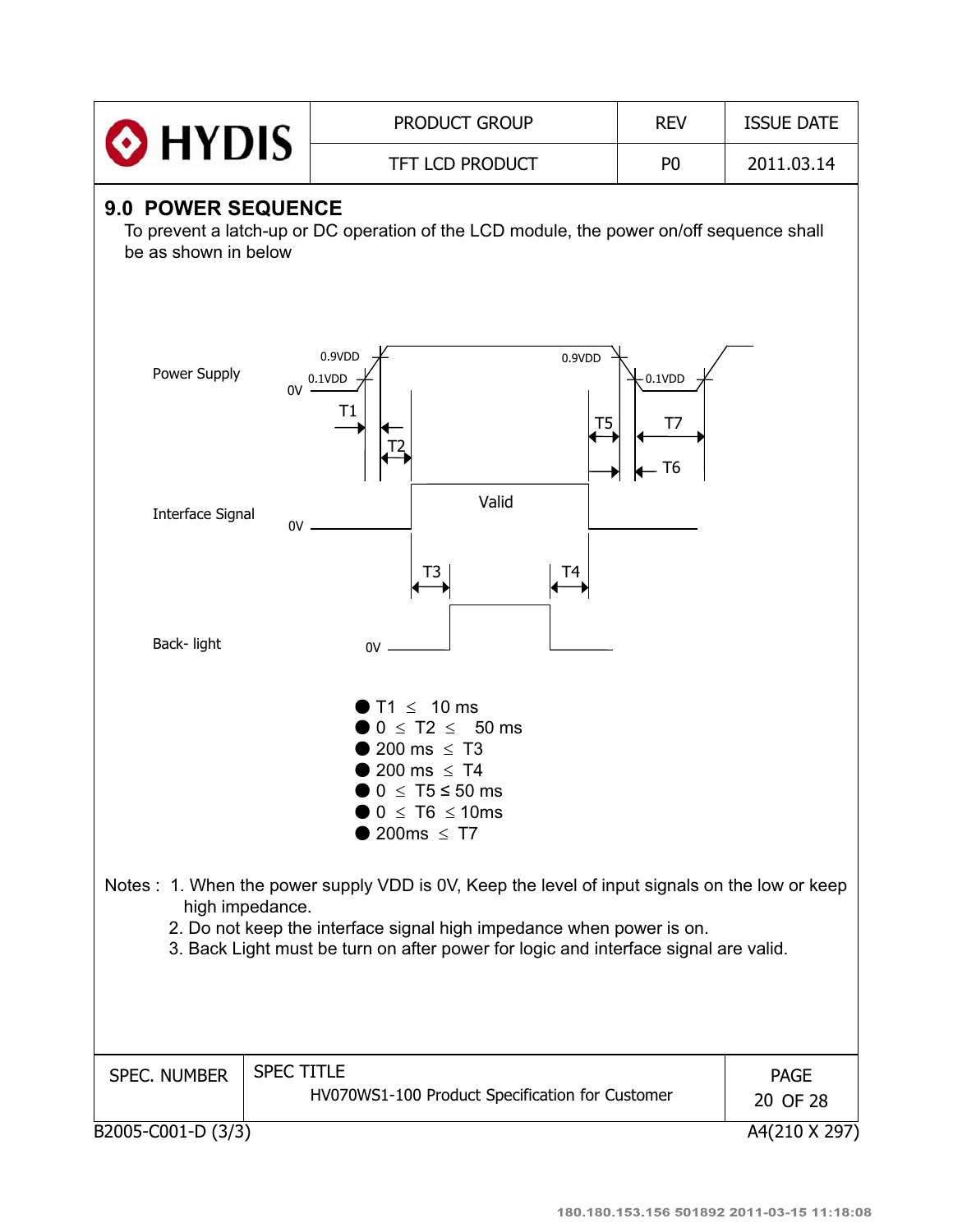| HYDIS <sup>®</sup> | <b>PRODUCT GROUP</b>   | <b>REV</b>     | <b>ISSUE DATE</b> |
|--------------------|------------------------|----------------|-------------------|
|                    | <b>TFT LCD PRODUCT</b> | P <sub>0</sub> | 2011.03.14        |

### **10.0 MECHANICAL CHARACTERISTICS**

### **10.1 Dimensional Requirements**

Figure 6 & 7 (located in 11.0) shows mechanical outlines for the model

|  |  | <table11, characters="" mechanical=""></table11,> |
|--|--|---------------------------------------------------|
|  |  |                                                   |

| <b>Parameter</b>   | <b>Specification</b>                                | <b>Unit</b> |
|--------------------|-----------------------------------------------------|-------------|
| <b>Active Area</b> | 261.12(H) X 163.20(V)                               | mm          |
| Number of pixels   | $1024(H)$ X 600(V) (1 pixel = R + G + B dots)       |             |
| Pixel pitch        | $0.15(H) \times 0.15(V)$                            |             |
| Pixel arrangement  | <b>RGB Vertical stripe</b>                          |             |
| Display colors     | 16.7M                                               |             |
| Display mode       | <b>Normally Black</b>                               |             |
| Outline dimension  | 164.05(H) $\times$ 99.96(V) $\times$ 2.35(D) (Typ.) | mm          |
| Back-light         | Edge side 20-LEDs type (5 X 4 Array)                |             |

### **10.2 LR and Polarizer Hardness.**

The surface of the LCD has an Low reflection coating and a coating to reduce scratching.

### **10.3 Light Leakage**

There shall not be visible light from the back-lighting system around the edges of the screen as seen from a distance 50cm from the screen with an overhead light level of 150lux. The manufacture shall furnish limit samples of the panel showing the light leakage acceptable.

| <b>SPEC. NUMBER</b> | <b>SPEC TITLE</b><br>HV070WS1-100 Product Specification for Customer | <b>PAGE</b><br>21 OF 28 |
|---------------------|----------------------------------------------------------------------|-------------------------|
| B2005-C001-D (3/3)  |                                                                      | A4(210 X 297)           |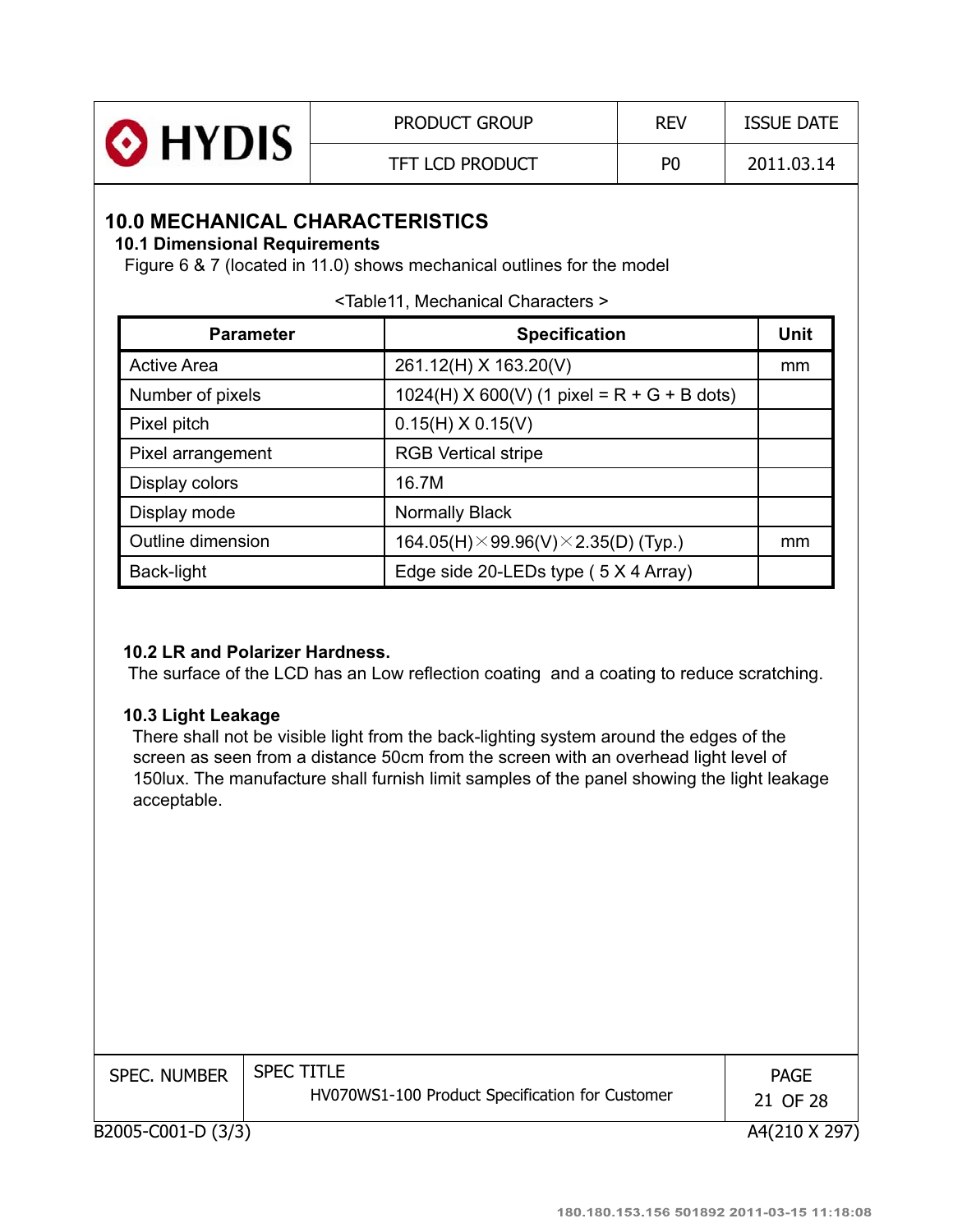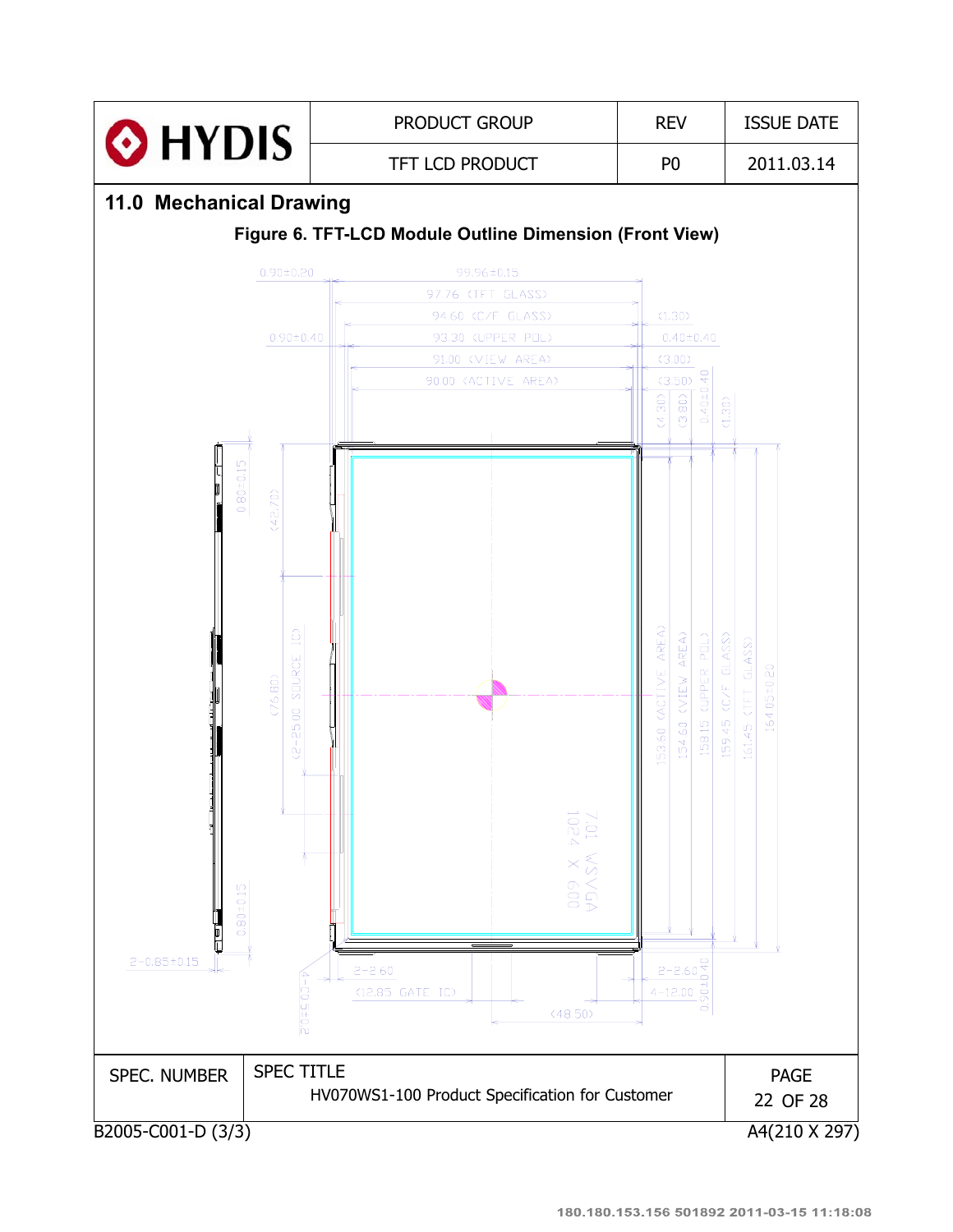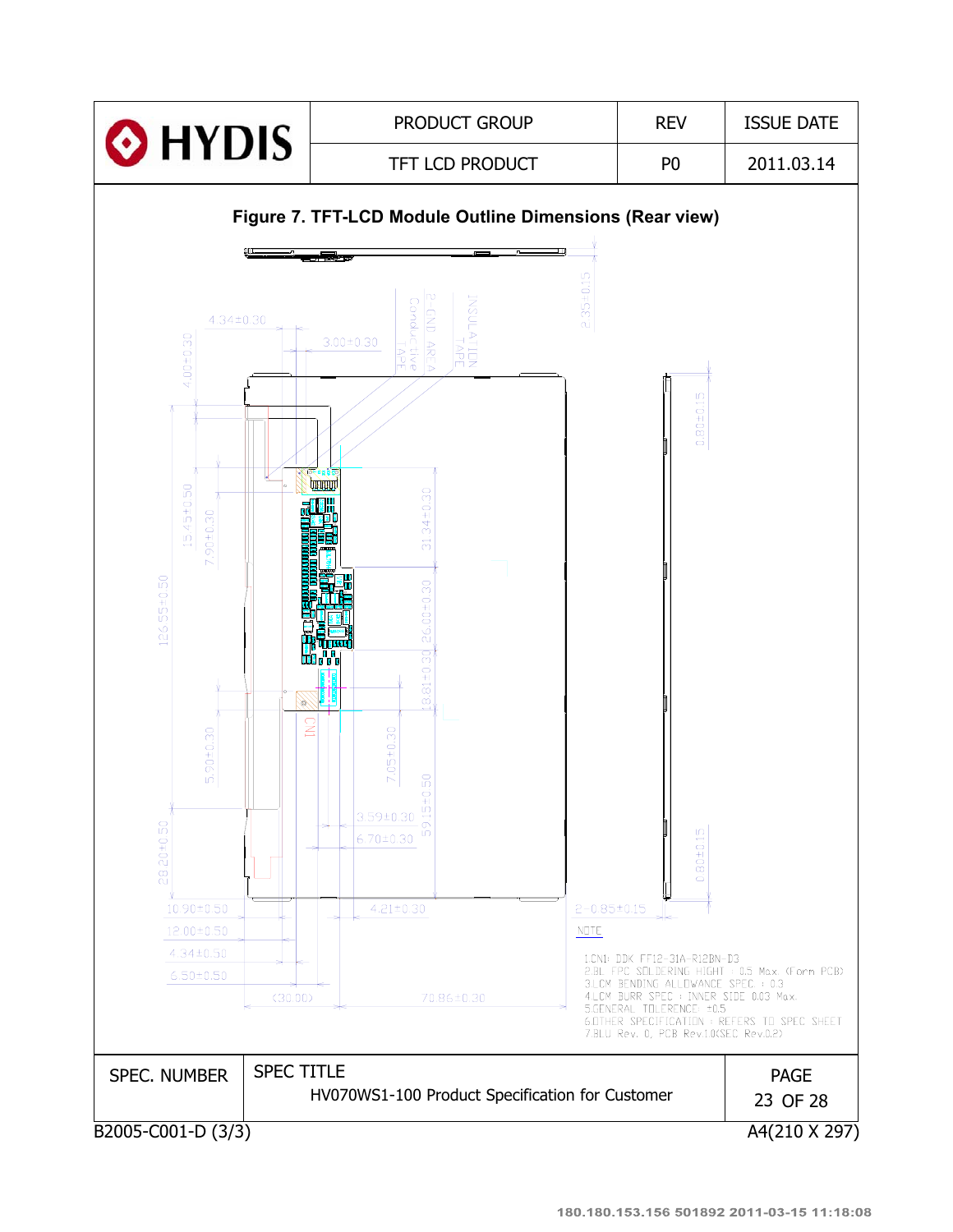| <b>O</b> HYDIS | <b>PRODUCT GROUP</b>   | <b>REV</b> | <b>ISSUE DATE</b> |
|----------------|------------------------|------------|-------------------|
|                | <b>TFT LCD PRODUCT</b> | P0         | 2011.03.14        |

### **12.0 RELIABLITY TEST**

The Reliability test items and its conditions are shown in below.

<Table12, Reliability Test>

| <b>No</b> | <b>Test Item</b>                                   | <b>Conditions</b>                                       |
|-----------|----------------------------------------------------|---------------------------------------------------------|
|           | High temperature operation test                    | Ta = $60 °C$ , 24 hrs                                   |
| 2         | Low temperature operation test                     | Ta = -20 $^{\circ}$ C, 24 hrs                           |
| 3         | High temperature & high humidity<br>operation test | Ta = 60 $\degree$ C, 90%RH, 96hrs                       |
| 4         | Thermal shock                                      | Ta = -30 °C $\leftrightarrow$ 70 °C (30min), 30 cycle   |
| 5         | Electro-static discharge test<br>(non-operating)   | Air: 150pF, 330ohm, 15KV<br>Contact: 150pF, 330ohm, 8KV |

### **13.0 HANDLING & CAUTIONS**

### **13.1 Cautions when taking out the module**

• Pick the pouch only, when taking out module from a shipping package.

### **13.2 Cautions for handling the module**

- As the electrostatic discharges may break the LCD module, handle the LCD module with care. Peel a protection sheet off from the LCD panel surface as slowly as possible.
- As the LCD panel and back light element are made from fragile glass (epoxy) material, impulse and pressure to the LCD module should be avoided.
- As the surface of the polarizer is very soft and easily scratched, use a soft dry cloth without chemicals for cleaning.
- Do not pull the interface connector in or out while the LCD module is operating.
- Put the module display side down on a flat horizontal plane.
- Handle connectors and cables with care.

| <b>SPEC. NUMBER</b> | <b>SPEC TITLE</b><br>HV070WS1-100 Product Specification for Customer | <b>PAGE</b><br>24 OF 28 |
|---------------------|----------------------------------------------------------------------|-------------------------|
| B2005-C001-D (3/3)  |                                                                      | A4(210 X 297)           |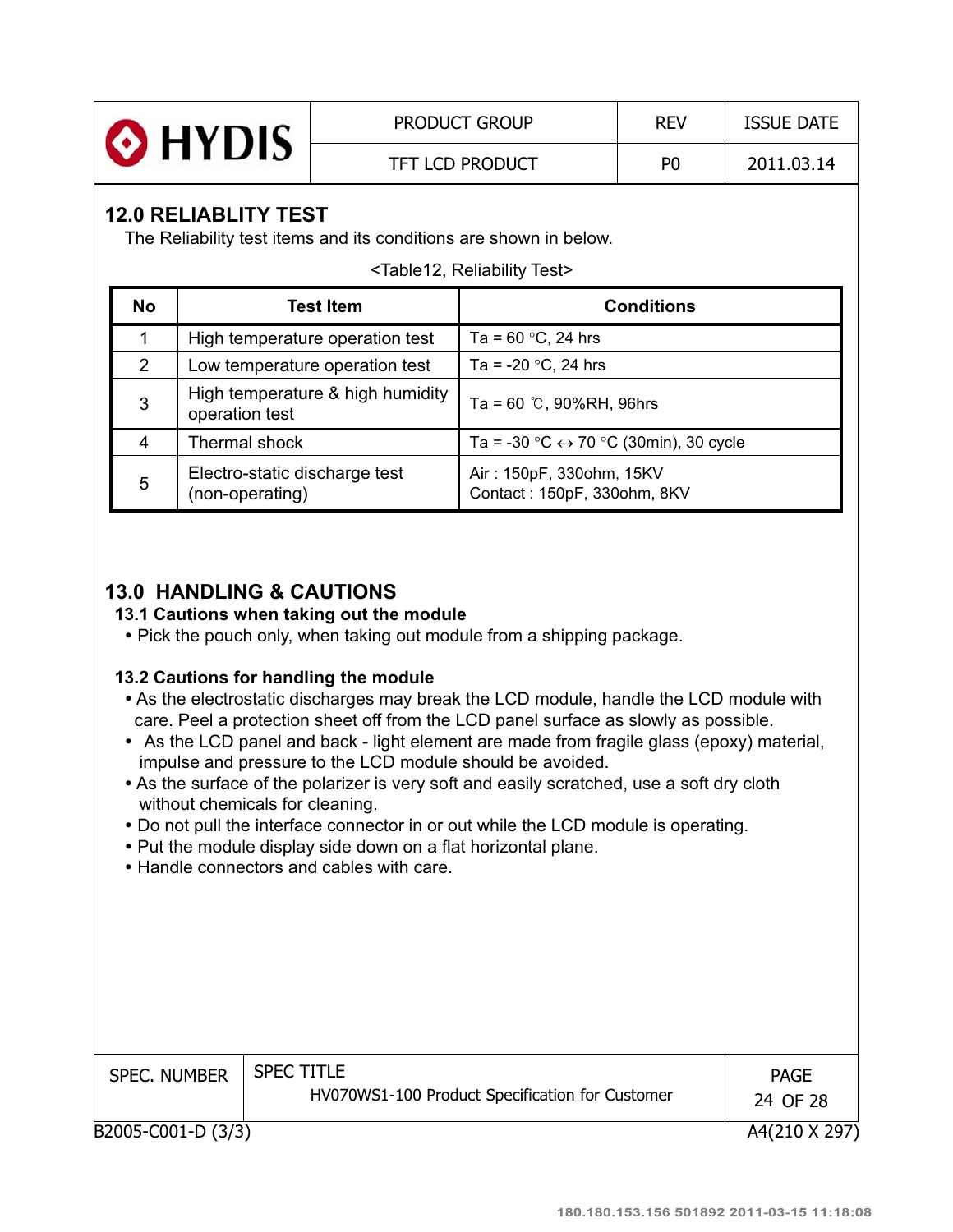| O HYDIS | <b>PRODUCT GROUP</b>   | <b>REV</b>     | <b>ISSUE DATE</b> |
|---------|------------------------|----------------|-------------------|
|         | <b>TFT LCD PRODUCT</b> | P <sub>0</sub> | 2011.03.14        |

### **13.3 Cautions for the operation**

- When the module is operating, do not lose MCLK, DE signals. If any one of these signals were lost, the LCD panel would be damaged.
- Obey the supply voltage sequence. If wrong sequence is applied, the module would be damaged.

### **13.4 Cautions for the atmosphere**

- Dew drop atmosphere should be avoided.
- Do not store and/or operate the LCD module in a high temperature and/or humidity atmosphere. Storage in an electro-conductive polymer packing pouch and under relatively low temperature atmosphere is recommended.

### **13.5 Cautions for the module characteristics**

- Do not apply fixed pattern data signal to the LCD module at product aging.
- Applying fixed pattern for a long time may cause image sticking.

### **13.6 Cautions for the digitizer assembly**

- When assembling FPC connector, do not flip connector past 90° due to possible damage to connector.
- When positioning digitizer underneath driver IC, do not lift driver IC past 90° due to possible damage to drive IC pattern.
- Please be warned that during assembly of digitizer, the opening or closing of FPC will result in possible electrostatic discharge damage to the LED

#### **13.7 Other cautions**

- Do not re-adjust variable resistor or switch etc.
- When returning the module for repair or etc., Please pack the module not to be broken. We recommend to use the original shipping packages.

| <b>SPEC. NUMBER</b> | <b>SPEC TITLE</b><br>HV070WS1-100 Product Specification for Customer | <b>PAGE</b><br>25 OF 28 |
|---------------------|----------------------------------------------------------------------|-------------------------|
| B2005-C001-D (3/3)  |                                                                      | A4(210 X 297)           |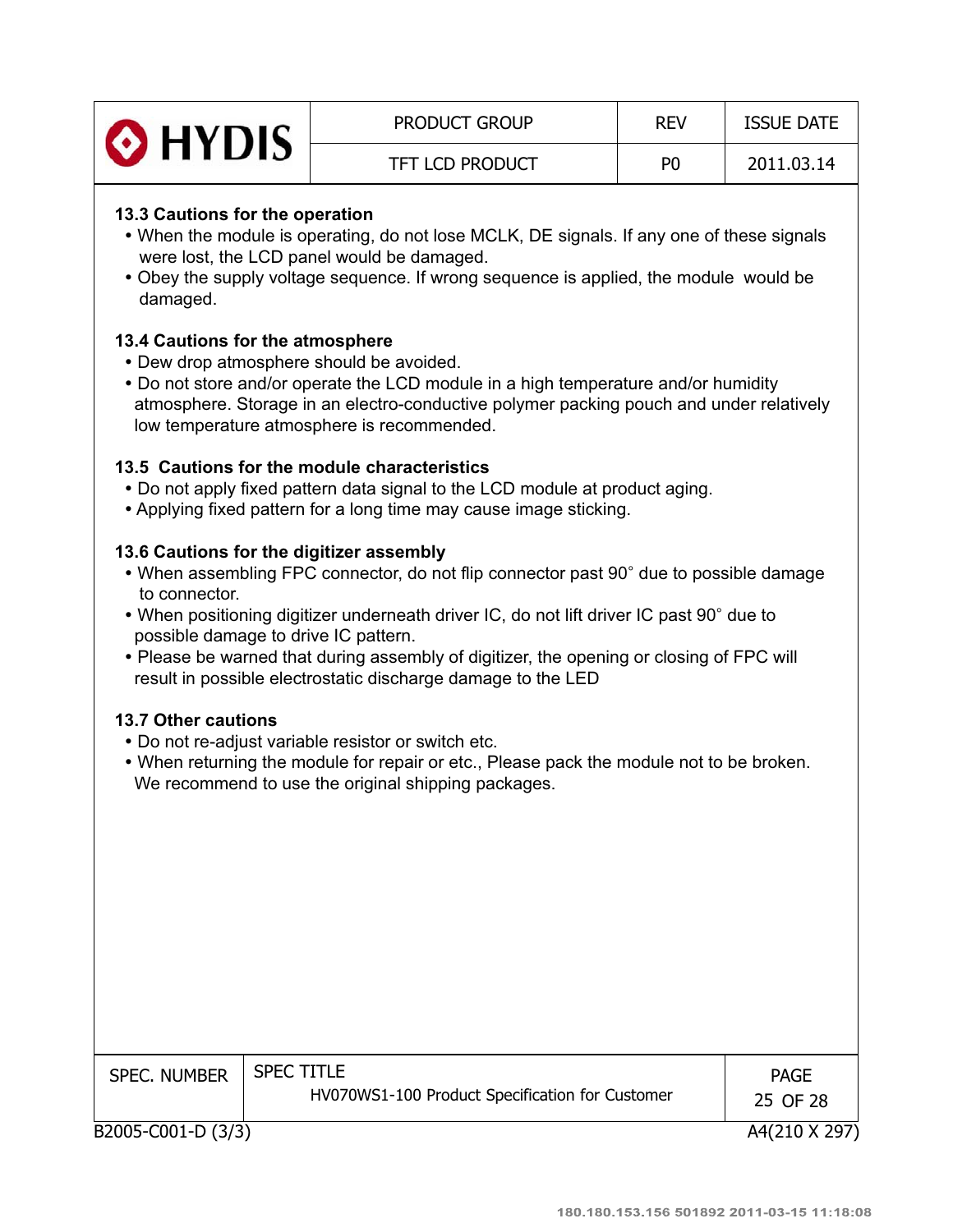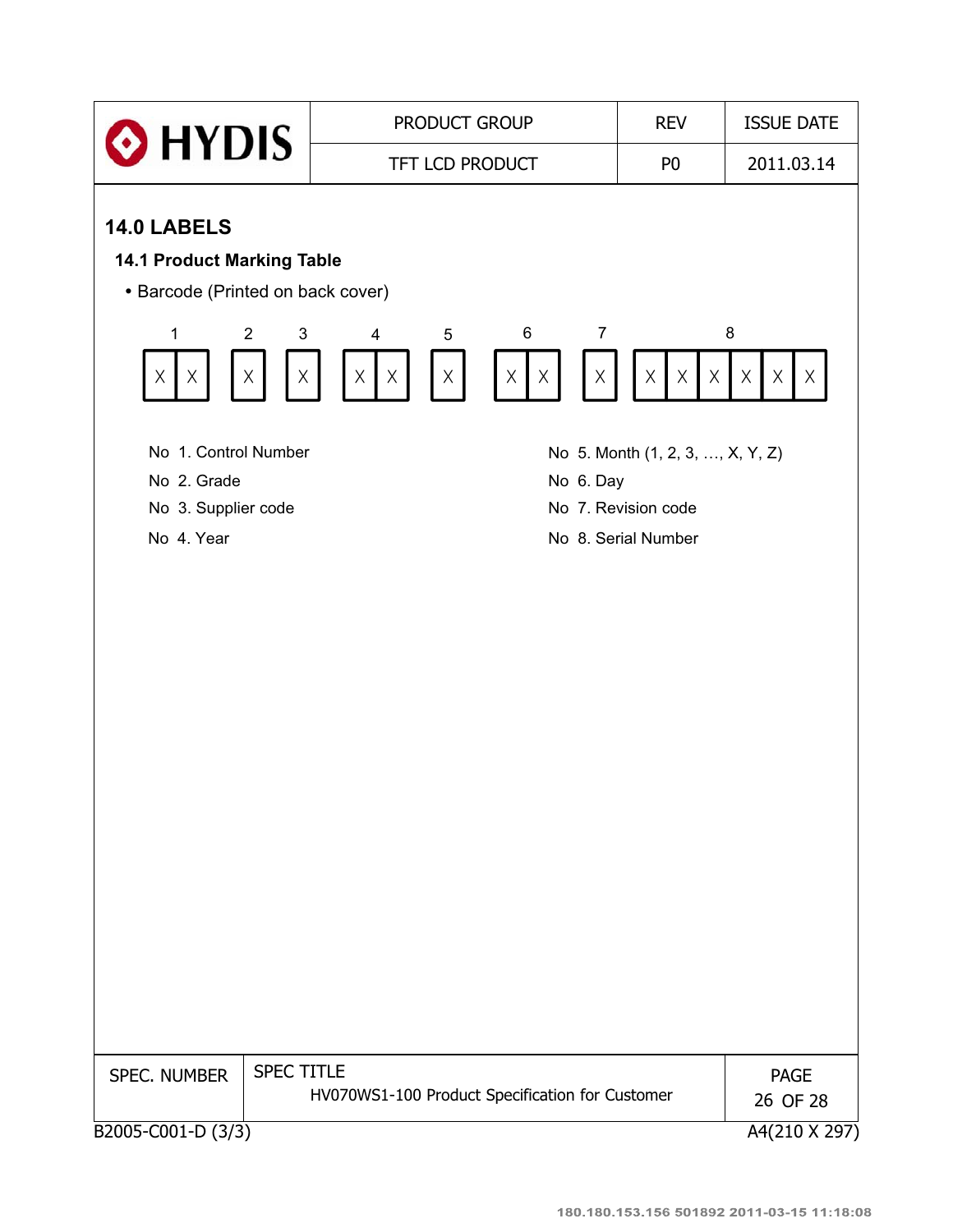